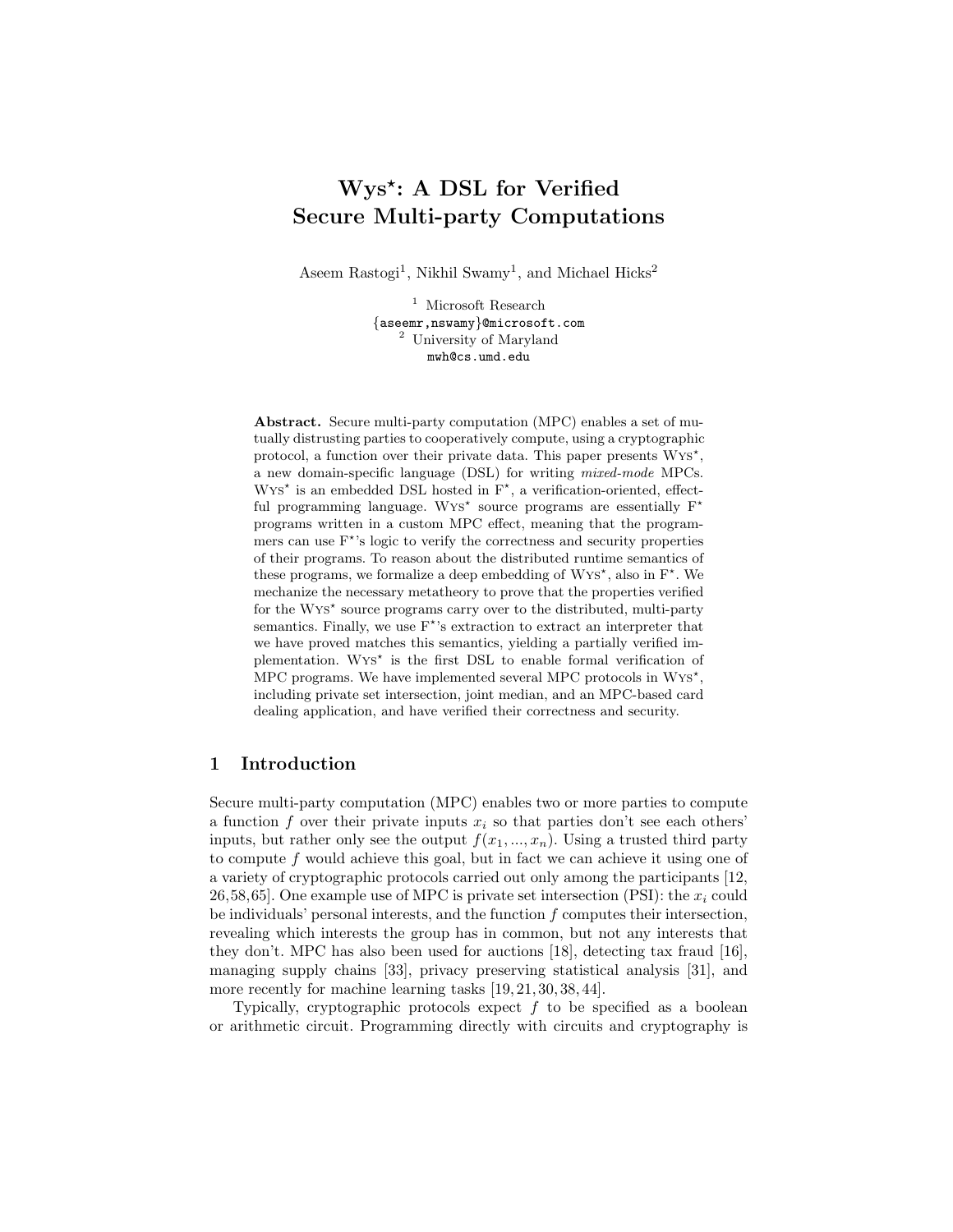painful, so starting with the Fairplay project [40] many researchers have designed higher-level domain-specific languages (DSLs) for programming MPCs [6, 14, 17, 19, 23, 27, 29, 34, 37, 39, 45, 48, 49, 52, 56, 61]. These DSLs compile source code to circuits which are then given to the underlying cryptographic protocol. While doing this undoubtedly makes it easier to program MPCs, these languages still have several drawbacks regarding both security and usability.

This paper presents  $WYS^*$ , a new MPC DSL that addresses several problems in prior DSLs. Unlike most previous MPC DSLs, Wys? is not a standalone language, but is rather an embedded DSL hosted in  $F^*$  [59], a full-featured, verification-oriented, effectful programming language. Wys? has the following two distinguishing elements:

1. A program logic for MPC. ( $\S$ 2 and  $\S$ 3.) In their most general form, MPC applications are mixed-mode: they consist of parties performing (potentially different) local, in-clear computations (e.g. I/O, preprocessing inputs) interleaved with joint, secure computations. Wys<sup>\*</sup> is the first MPC DSL to provide a program logic to formally reason about the correctness and security of such applications, e.g., to prove that the outputs will not reveal too much information about a party's inputs [41].<sup>3</sup>

To avoid reasoning about separate programs for each party,  $Wys^*$  builds on the basic programming model of the Wysteria MPC DSL [52] that allows applications to be written as a single specification. Wys<sup>\*</sup> presents a *shallow embedding* of the Wysteria programming model in  $F^*$ . When writing Wys<sup>\*</sup> source programs, programmers essentially write  $F^*$  programs in a new Wys effect, against a library of MPC combinators. The pre- and postcondition specifications on the combinators encode a program logic for MPC. The logic provides observable traces—a novel addition to the Wysteria semantics—which programmers can use to specify security properties such as delimited release [55]. Since Wys? programs are  $F^*$  programs,  $F^*$  computes verification conditions (VCs) for them which are discharged using Z3 [2] as usual.

We prove the soundness of the program logic—that the properties proven about the Wys<sup>\*</sup> source programs carry over when these programs are run by multiple parties in a distributed manner—also in  $F^*$ . The proof connects the pre- and postconditions of the Wys<sup>\*</sup> combinators to their distributed semantics in two steps. First, we implement the combinators in  $F^*$ , proving the validity of their pre- and postconditions against their implementation. Next, we reason about this implementation and the distributed runtime semantics through a deep embedding of Wys<sup>\*</sup> in  $F^*$ . Essentially, we deep-embed the Wys<sup>\*</sup> combinator abstract syntax trees (ASTs) as an  $F^*$  datatype and formalize two operational semantics for them: a conceptual single-threaded semantics that models their  $F^*$  implementation, and the actual distributed semantics that models the multiparty runs of the programs. We prove, in  $F^*$ , that the single-threaded semantics

<sup>3</sup> Our attacker model is the "honest-but-curious" model where the attackers are the participants themselves, who play their roles in the protocol faithfully, but are motivated to infer as much as they can about the other participants' secrets by observing the protocol.  $\S 2.3$  makes the security model of Wys<sup>\*</sup> more precise.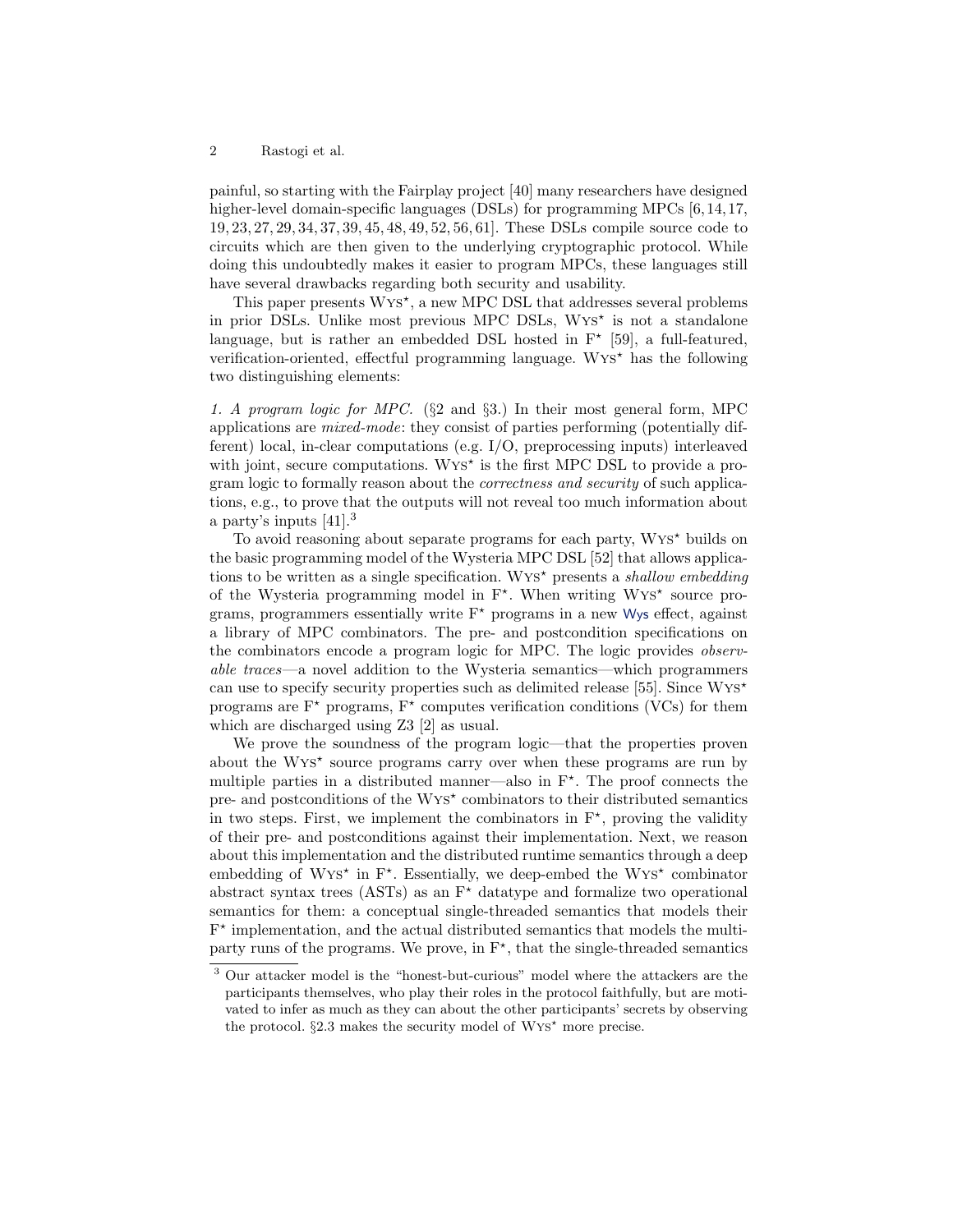is sound with respect to the distributed semantics  $(\S 3)$ . While we use  $F^*$ , the program logic is general and it should be possible to embed it in other verification frameworks (e.g., in Coq, in the style of Hoare Type Theory [46]).

2. A full-featured, partially verified implementation  $(\S3.)$  WYS\*'s implementation is, in part, formally verified. The hope is that formal verification will reduce the occurrence of security threatening bugs, as it has in prior work [15, 36, 50, 63, 64].

We define an interpreter in  $F^*$  that operates over the Wys<sup>\*</sup> ASTs produced by a custom  $F^*$  extraction for the Wys effect. While the local computations are executed locally by the interpreter, the interpreter compiles secure-computation ASTs to circuits, on the fly, and executes them using the Goldreich, Micali and Wigderson (GMW) multi-party computation protocol [26]. The Wys? AST (and hence the interpreter) does not "bake in" standard  $F^*$  constructs like numbers and lists. Rather, inherited language features appear abstractly in the AST, and their semantics is handled by a foreign function interface (FFI). This permits  $WYS^*$  programs to take advantage of existing code and libraries available in  $F^*$ .

To prove the interpreter behaves correctly, we prove, in  $F^*$ , that it correctly implements the formalized distributed semantics. The circuit library and the GMW implementation are not verified—while it is possible to verify the circuit library [4], verifying a GMW implementation is an open research question. But the stage is set for verified versions to be plugged into the  $WYS^*$  codebase. We characterize the Trusted Computing Base  $(TCB)$  of the Wys<sup>\*</sup> toolchain in §3.5.

Using  $WYS^*$  we have implemented several programs, including PSI, joint median, and a card dealing application  $(\S4)$ . For PSI and joint median we implement two versions: a straightforward one and an optimized one that improves performance but increases the number of adversary-observable events. We formally prove that the optimized and unoptimized versions are equivalent, both functionally and w.r.t. privacy of parties' inputs. Our card dealing application relies on Wys<sup>\*</sup>'s support for secret shares [57]. We formally prove that the card dealing algorithm always deals a fresh card.

In sum,  $Wys^*$  constitutes the first DSL that supports proving security and correctness properties about MPC programs, which are executed by a partially verified implementation of a full-featured language. No prior DSL provides these benefits  $(\S 5)$ . The Wys<sup>\*</sup> implementation, example programs, and proofs are publicly available on Github at https://github.com/FStarLang/FStar/tree/  $\texttt{stratified\_last}/\texttt{examples}/\texttt{wysteria}.^4$ 

# 2 Verifying and deploying  $Wys^*$  programs

We illustrate the main concepts of  $WYS^*$  by showing, in several stages, how to program, optimize, and verify the two-party joint median example [32, 53]. In this example, two parties, Alice and Bob, each have a set of  $n$  distinct, locally

<sup>&</sup>lt;sup>4</sup> This development was done on an older  $F^*$  version, but the core ideas of what we present here apply to the present version as well.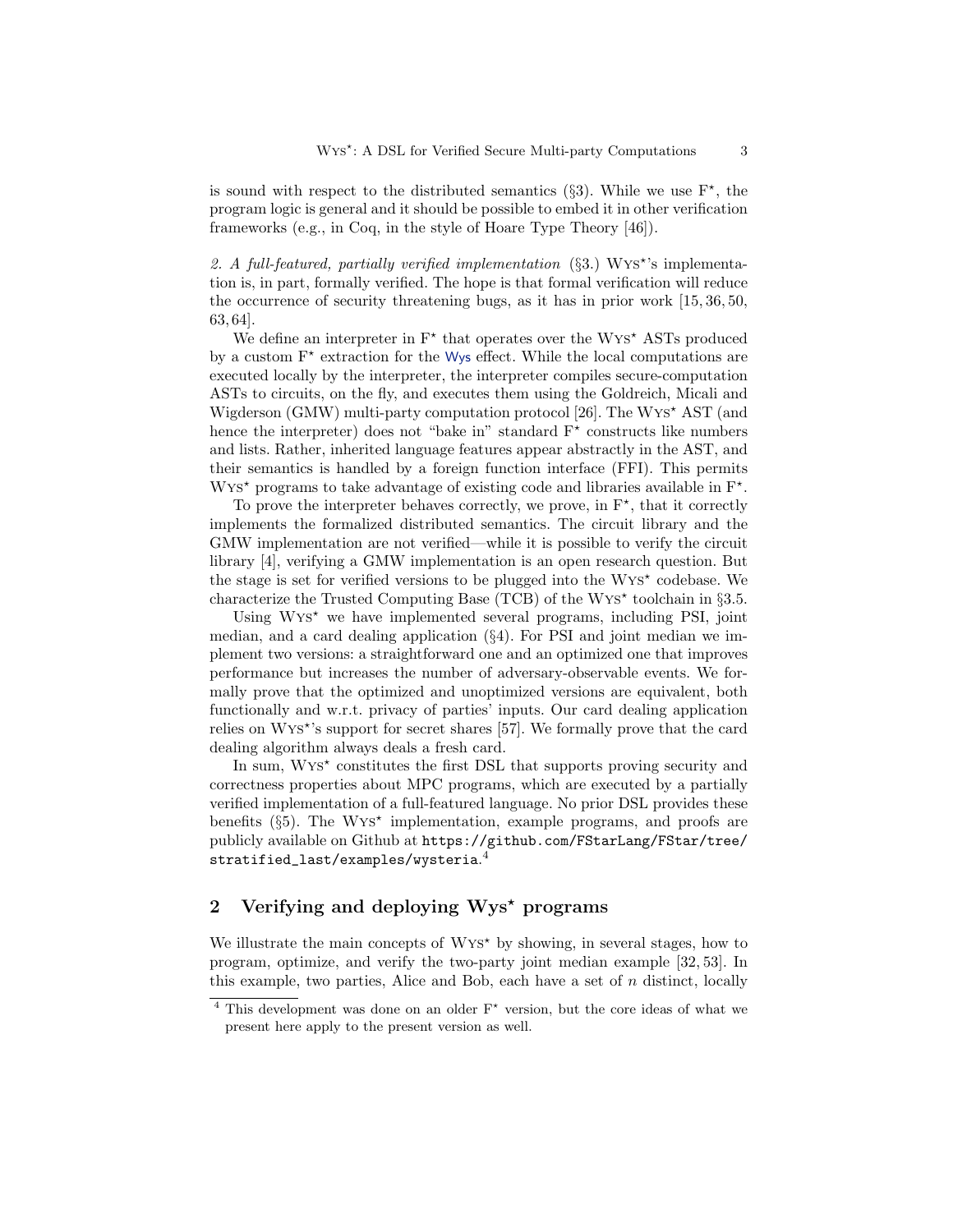sorted integers, and they want to compute the median of the union of their sets without revealing anything else; our running example fixes  $n = 2$ , for simplicity.

#### 2.1 Secure computations with as sec

In Wys<sup>\*</sup>, as in its predecessor Wysteria [52], an MPC is written as a single specification that executes in one of the two *computation modes*. The primary mode is called sec mode. In it, a computation is carried out using an MPC protocol among multiple principals. Here is the joint median in  $Wys^*$ :

```
1 let median a b in a in b =2 as sec {a, b} (fun () \rightarrow let cmp = fst (reveal in a) > fst (reveal in b) in let x3 = if cmp then fst (reveal in a) else snd (re
                                   let x3 = if cmp then fst (reveal in a) else snd (reveal in a) in
4 let y3 = if cmp then snd (reveal in b) else fst (reveal in b) in<br>if x3 > y3 then y3 else x3)
                                   if x3 > y3 then y3 else x3)
```
The four arguments to median are, respectively, principal identifiers for Alice and Bob, and Alice and Bob's secret inputs expressed as tuples. In Wys<sup>\*</sup>, values specific to each principal are *sealed* with the principal's name (which appears in the sealed container's type). As such, the types of in a and in b are, respectively, sealed  ${a}$  (int \* int) and sealed  ${b}$  (int \* int). The as sec ps f construct indicates that thunk f should be run in sec mode among principals in the set ps. In this mode, the code has access to the secrets of the principals ps, which it can reveal using the reveal coercion. As we will see later, the type of reveal ensures that parties cannot reveal each others' inputs outside sec mode.<sup>5</sup> Also note that the code freely uses standard  $F^*$  library functions like fst and snd. The example extends naturally to  $n > 2$  [3].

To run this program, both Alice and Bob would start a Wys<sup>\*</sup> interpreter at their host and direct it to run the median function Upon reaching the as sec thunk, the interpreters coordinate with each other to compute the result using the underlying MPC protocol. §2.5 provides more details.

#### 2.2 Optimizing median with as par

Although median gets the job done, it can be inefficient for large  $n$ . However, it turns out if we reveal the result of comparison on line 2 to both the parties, then the computation on line 3 (resp. line 4) can be performed locally by Alice (resp. Bob) without the need of cryptography. Doing so can massively improve performance: previous work [32] has observed a  $30\times$  speedup for  $n = 64$ .

This optimized variant is a mixed-mode computation, where participants perform some local computations interleaved with small, jointly evaluated secure computations. Wys<sup>\*</sup>'s second computation mode, par mode, supports such mixed-mode computations. The construct as par ps f states that each principal in ps should locally execute the thunk f, simultaneously; any principal not in

<sup>&</sup>lt;sup>5</sup> The runtime representation of **sealed a** v at b's host is an opaque constant  $\bullet$  (§2.5).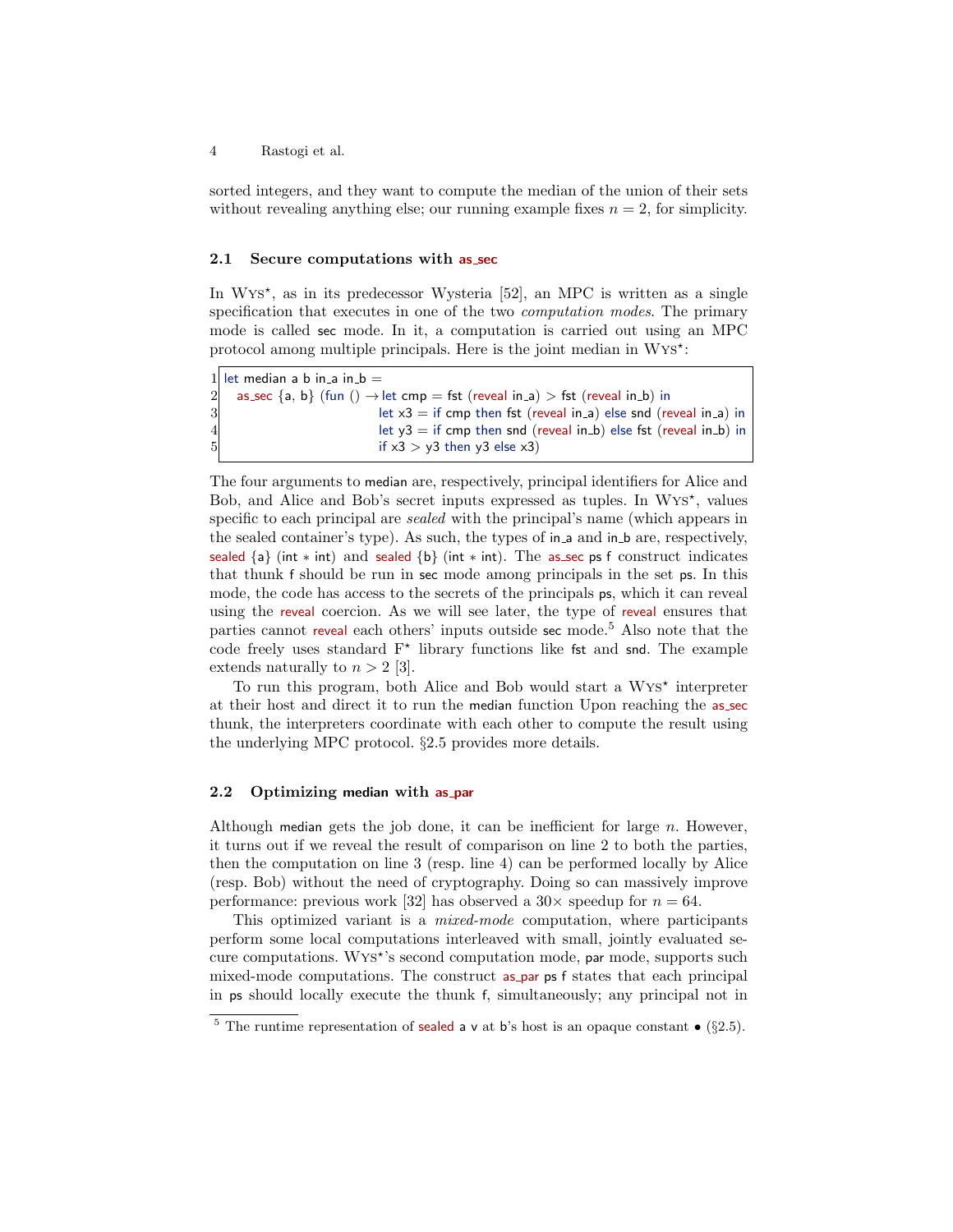the set ps simply skips the computation. Within f, while running in par mode, principals may engage in secure computations via as sec.

Here is an optimized version of median using as par:

1 let median opt a b in a in  $_b = 2$  let cmp = as sec {a, b} (fun let cmp = as\_sec {a, b} (fun ()  $\rightarrow$  fst (reveal in\_a) > fst (reveal in\_b)) in 3 let  $x3 =$  as\_par {a} (fun ()  $\rightarrow$  if cmp then fst (reveal in\_a) else snd (reveal (in\_a))) in 4 let y3 = as\_par {b} (fun ()  $\rightarrow$  if cmp then snd (reveal in b) else fst (reveal (in b))) in 5 as sec {a, b} (fun ()  $\rightarrow$  if reveal x3 > reveal y3 then reveal y3 else reveal x3)

The secure computation on line 2 *only* computes cmp and returns the result to both the parties. Line 3 is then a par mode computation involving only Alice in which she discards one of her inputs based on cmp. Similarly, on line 4, Bob discards one of his inputs. Finally, line 5 compares the remaining inputs using as sec and returns the result as the final median.

One might wonder whether the par mode is necessary. Could we program the local parts of a mixed-mode program in normal  $F^*$ , and use a special compiler to convert the sec mode parts to circuits and pass them to a GMW MPC service? We could, but it would complicate both writing MPCs and formally reasoning that the whole computation is correct and secure. In particular, programmers would need to write one program for each party that performs a different local computation (as in median opt). The potential interleaving among local computations and their synchronization behavior when securely computing together would be a source of possible error and thus must be considered in any proof. For example, Alice's code might have a bug in it that prevents it from reaching a synchronization point with Bob, to do a GMW-based MPC. For Wys<sup>\*</sup>, the situation is much simpler. Programmers may write and maintain a single program. This program can be formally reasoned about directly using a SIMD-style, "single-threaded" semantics, per the soundness result from §3.4. This semantics permits reasoning about the coordinated behavior of multiple principals, without worry about the effects of interleavings or wrong synchronizations. Thanks to par mode, invariants about coordinated local computations are directly evident since we can soundly assume the lockstep behavior (e.g., loop iterations in the PSI example in §4).

# 2.3 Embedding a type system for Wys<sup>\*</sup> in  $F^*$

Designing high-level, multi-party computations is relatively easy using Wysteria's abstractions. Before trying to run such a computation, we might wonder:

- 1. Is it realizable? For example, does a computation that is claimed to be executed only by some principals ps (e.g., using an as par ps or an as sec ps) only ever access data belonging to ps?
- 2. Is it correct? For example, does median opt correctly compute the median of Alice and Bob's inputs?
- 3. Is it secure? For example, do the optimizations in median opt, which produce more visible outputs, potentially leak more about the inputs?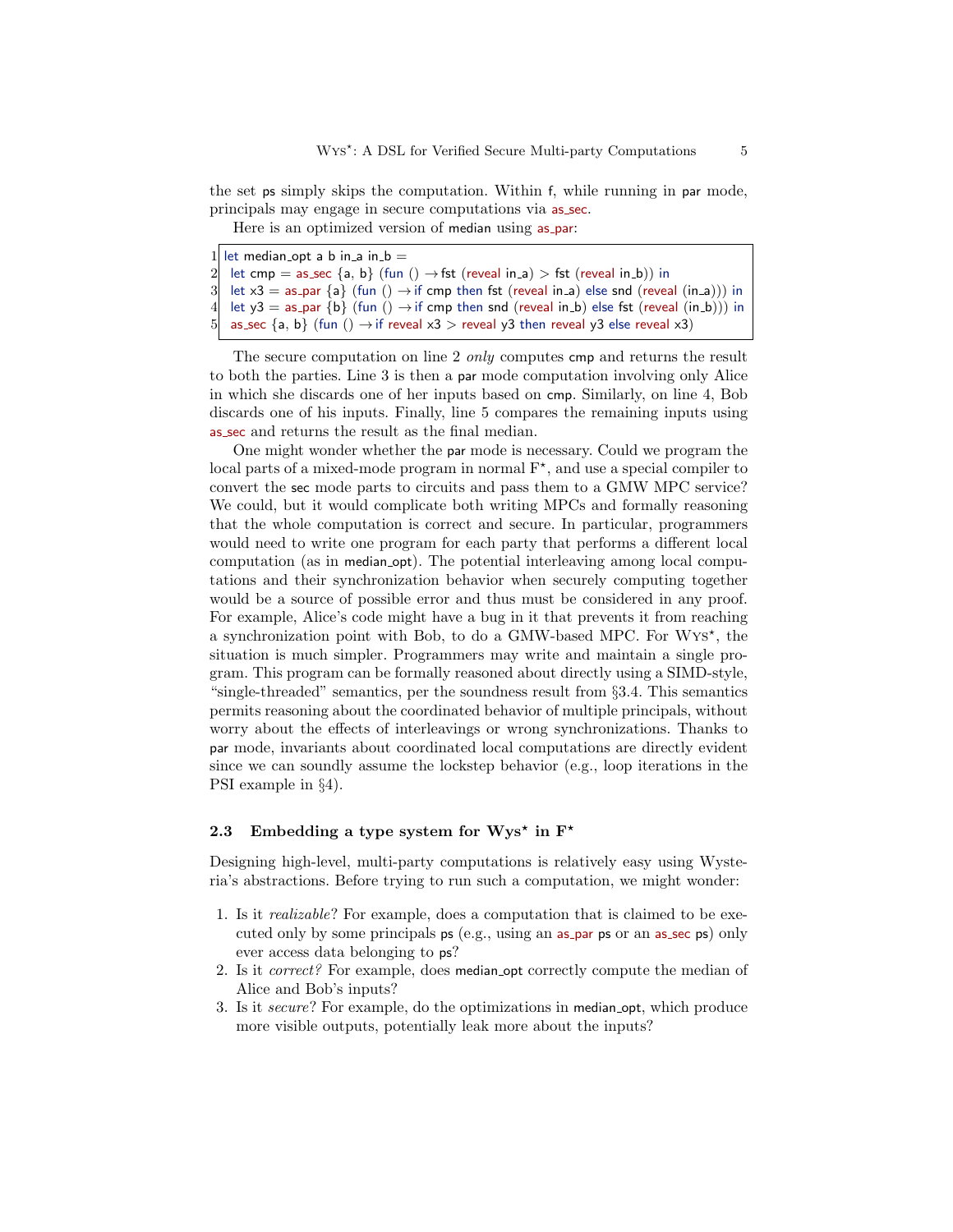By embedding  $WYS^*$  in  $F^*$  and leveraging its extensible, monadic, dependent type-and-effect system, we address each of these three questions. We define a new indexed monad called Wys for computations that use MPC combinators as sec and as par. Using Wys along with the sealed type, we can ensure that protocols are realizable. Using  $F^*$ 's capabilities for formal verification, we can reason about a computation's correctness. By characterizing observable events as part of Wys, we can define trace properties of MPC programs to reason about their security.

To elaborate on the last: we are interested in application-level security properties, assuming that the underlying cryptographic MPC protocol (GMW [26] in our implementation) is secure. In particular, the Wys monad models the ideal behavior of sec mode—a secure computation reveals only the final output and nothing else. Thus the programmer could reason, for example, that optimized MPC programs reveal no more than their unoptimized versions. To relate the proofs over ideal functionality to the actual implementation, as is standard, we rely on the security of the cryptographic protocol and the composition theorem [20] to postulate that the implementation securely realizes the ideal specification.

The Wys monad. The Wys monad provides several features. First, all DSL code is typed in this monad, encapsulating it from the rest of  $F^*$ . Within the monad, computations and their specifications can make use of two kinds of ghost state: modes and traces. The mode of a computation indicates whether the computation is running in an as-par or in an as-sec context. The trace of a computation records the sequence and nesting structure of outputs of the jointly executed as sec expressions—the result of a computation and its trace constitute its observable behavior. The Wys monad is, in essence, the product of a reader monad on modes and a writer monad on traces [43, 62].

Formally, we define the following  $F^*$  types for modes and traces. A mode Mode m ps is a pair of a mode tag (either Par or Sec) and a set of principals ps. A trace is a forest of trace element (telt) trees. The leaves of the trees record messages  $TMsg \times that$  are received as the result of executing an as sec thunk. The tree structure represented by the TScope ps t nodes record the set of principals that are able to observe the messages in the trace t.

type mtag  $=$  Par | Sec type mode = Mode: m:mtag  $\rightarrow$  ps:prins  $\rightarrow$  mode type telt = TMsg :  $x:\alpha \to \text{telt}$  | TScope: ps:prins  $\to \text{t:list}$  telt  $\to \text{telt}$ type trace  $=$  list telt

Every  $WYS^*$  computation  $e$  has a monadic computation type Wys t pre post. The type indicates that  $e$  is in the Wys monad (so it may perform multi-party computations); t is its result type; pre is a precondition on the mode in which e may be executed; and post is a postcondition relating the computation's mode, its result value, and its trace of observable events. When run in a context with mode m satisfying the precondition predicate pre m,  $e$  may produce the trace tr, and if and when it returns, the result is a t-typed value v validating post m v tr. The style of indexing a monad with a computation's pre- and postcondition is a standard technique [7, 47, 59]—we defer the definition of the monad's bind and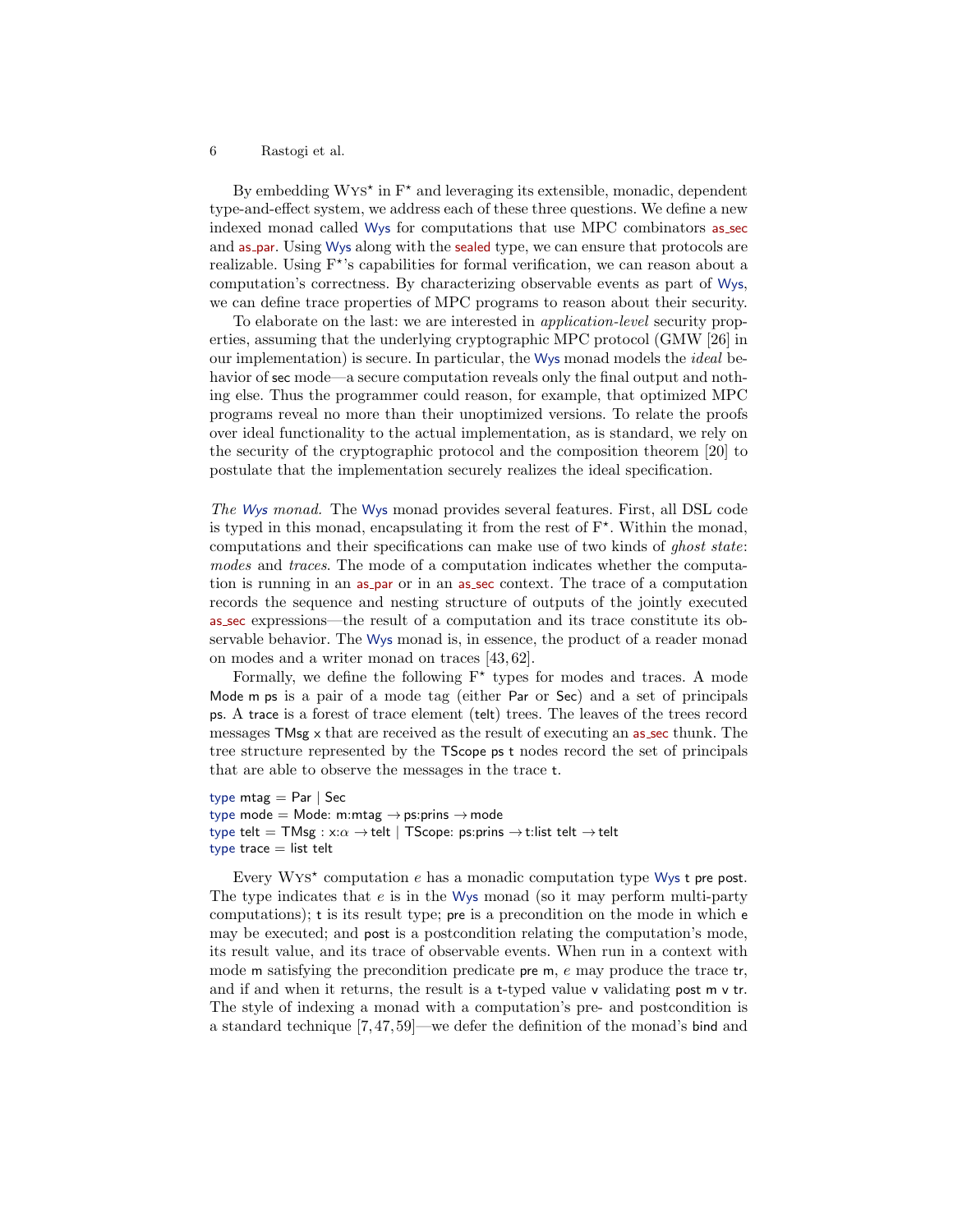return to the actual implementation and focus instead on specifications of Wys? specific combinators. We describe as sec, reveal, and as par, and how we give them types in  $F^*$ , leaving the rest to the online technical report [54]. By convention, any free variables in the type signatures are universally prenex quantified.

Defining as sec in  $WYS^*$ .

- 1 val as\_sec: ps:prins  $\rightarrow$  f: (unit  $\rightarrow$  Wys a pre post)  $\rightarrow$  Wys a
- 2 (requires (fun m  $\rightarrow$  m=Mode Par ps  $\land$  pre (Mode Sec ps)))
- 3 (ensures (fun m r tr  $\rightarrow$  tr=[TMsg r]  $\land$   $\exists$ t. post (Mode Sec ps) r t)))

The type of as sec is *dependent* on the first parameter, ps. Its second argument f is the thunk to be evaluated in sec mode. The result's computation type has the form Wys a (requires  $\phi$ ) (ensures  $\psi$ ), for some precondition and postcondition predicates  $\phi$  and  $\psi$ , respectively. We use the requires and ensures keywords for readability—they are not semantically significant.

The precondition of as sec is a predicate on the mode m of the computation in whose context as sec ps f is called. For all the ps to jointly execute f, we require all of them to transition to perform the as sec ps f call simultaneously, i.e., the current mode must be Mode Par ps. We also require the precondition pre of f to be valid once the mode has transitioned to Mode Sec ps—line 2 says just this.

The postcondition of as sec is a predicate relating the initial mode m, the result r:a, and the trace tr of the computation. Line 3 states that the trace of a secure computation as sec ps f is just a singleton  $\text{TMsg } r$ , reflecting that its execution reveals only result r. Additionally, it ensures that the result r is related to the mode in which f is run (Mode Sec ps) and some trace t according to post, the postcondition of f. The API models the "ideal functionality" of secure computation protocols (such as GMW) where the participants only observe the final result.

Defining reveal in WYS\*. As discussed earlier, a value v of type sealed ps t encapsulates a t value that can be accessed by calling reveal v. This call should only succeed under certain circumstances. For example, in par mode, Bob should not be able to reveal a value of type sealed {Alice} int. The type of reveal makes the access control rules clear:

val unseal: sealed ps  $\alpha \rightarrow$  Ghost  $\alpha$ 

val reveal: x:sealed ps  $\alpha \rightarrow W$ ys  $\alpha$ 

 $(\text{requires (fun } m \rightarrow m.\text{mode}=Par \Longrightarrow m.ps \subseteq ps \land m.\text{mode}=Sec \Longrightarrow m.ps \cap ps \neq \emptyset))$ (ensures (fun m r tr  $\rightarrow$  r=unseal  $x \wedge tr=[|$ ))

The unseal function is a Ghost function, meaning that it can only be used in specifications for reasoning purposes. On the other hand, reveal can be called in the concrete  $WYS^*$  programs. Its precondition says that when executing in Mode Par ps', all current participants must be listed in the seal, i.e., ps'  $\subset$  ps. However, when executing in Mode Sec ps', only a subset of current participants is required: ps' ∩ ps  $\neq \emptyset$ . This is because the secure computation is executed jointly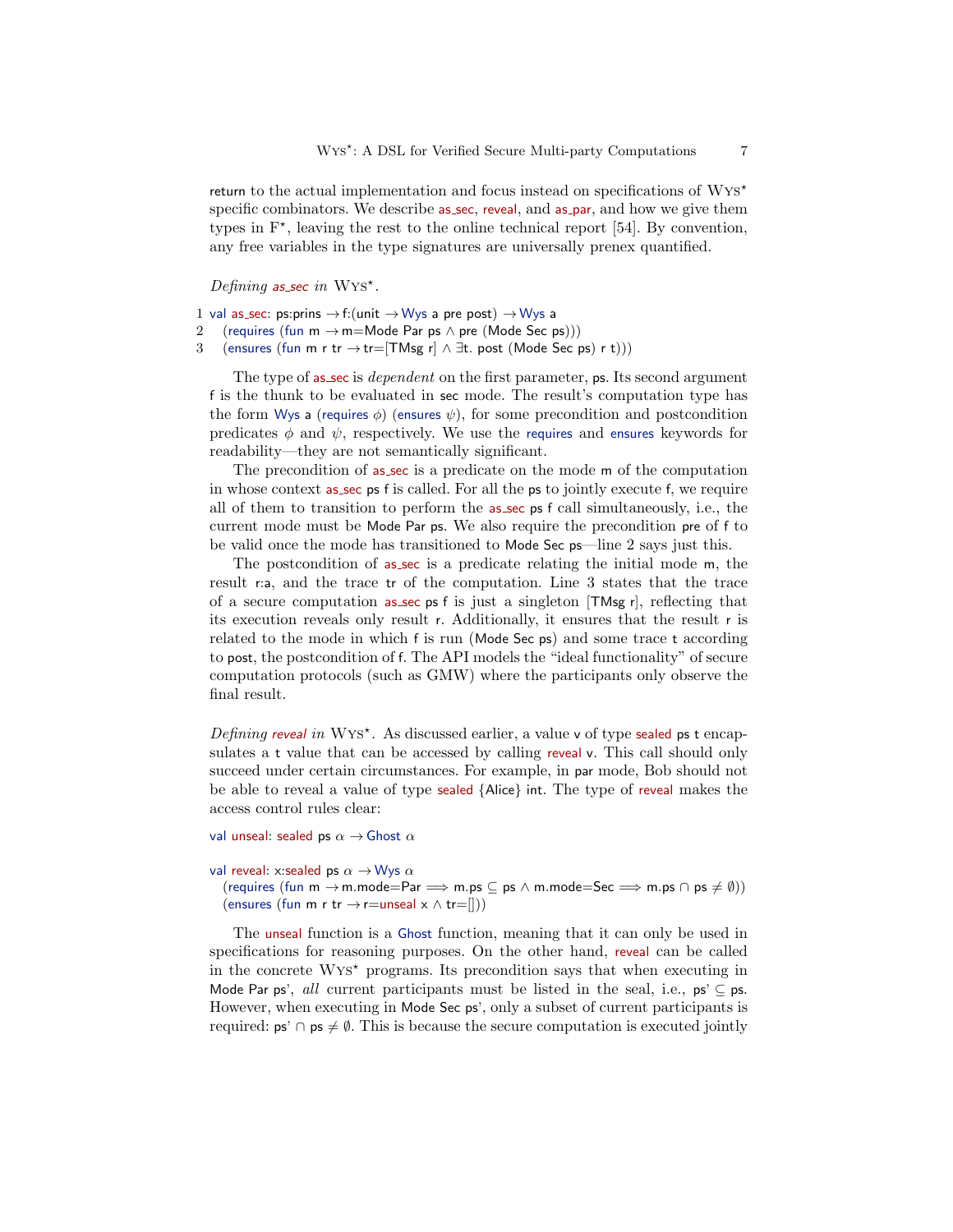by all of ps', so it can access any of their individual data. The postcondition of reveal relates the result r to the argument x using the unseal function.

Defining as par in  $WYS^*$ .

1 val as par: ps: prins  $\rightarrow$  (unit  $\rightarrow$  Wys a pre post)  $\rightarrow$  Wys (sealed ps a)

- 2 (requires (fun m  $\rightarrow$  m.mode=Par  $\land$  ps  $\subseteq$  m.ps  $\land$  can\_seal ps a  $\land$  pre (Mode Par ps)))
- 3 (ensures (fun m r tr  $\rightarrow \exists t$ . tr=[TScope ps t]  $\land$  post (Mode Par ps) (unseal r) t)))

The type of as par enforces the current mode to be Par, and ps to be a subset of current principals. Importantly, the API scopes the trace t of f to model the fact that any observables of f are only visible to the principals in ps. Note that as sec did not require such scoping, as there ps and the set of current principals in m are the same. The can seal predicate enforces that a is a zero-order type (i.e. closures cannot be sealed), and that in case a is already a sealed type, its set of principals is a subset of ps.

### 2.4 Correctness and security verification

Using the Wys monad and the sealed type, we can write down precise types for our median and median opt programs, proving various useful properties. We discuss the statements of the main lemmas and the overall proof structure. By programming the protocols as a single specification using the high-level abstractions provided by Wys? , our proofs are relatively straightforward—in all the proofs of this section,  $F^*$  required no additional hints. In particular, we rely heavily on the view that both parties execute (different fragments of) the same code, thus avoiding the unwieldy task of reasoning about low-level message passing.

Correctness and security of median. We first define a pure specification of median of two int tuples:

let median\_of  $(x1, x2) (y1, y2) =$  let  $($ , m,  $)$  = sort x1 x2 y1 y2 in m

Further, we capture the preconditions using the following predicate:

let median\_pre  $(x1, x2)$   $(y1, y2) = x1 < x2 \land y1 < y2 \land$  distinct x1 x2 y1 y2

Using these, we prove the following top-level specification for median:

val median: in\_a:sealed {a} (int \* int)  $\rightarrow$  in\_b:sealed {b} (int \* int)  $\rightarrow$  Wys int (requires (fun m  $\rightarrow$  m = Mode Par {a, b})) (\* should be called in the Par mode \*) (ensures (fun m r tr  $\rightarrow$  let in a, in b = unseal in a, unseal in b in (median pre in a in b  $\implies$  r = median of in a in b)  $\land$  (\* functional correctness \*)  $tr = [TMsg r])$  (\* trace is just the final value \*)

This signature establishes that when Alice and Bob simultaneously execute median (in Par mode), with secrets in a and in b, then, if and when the protocol terminates, (a) if their inputs satisfy the precondition median pre, then the result is the joint median of their inputs and (b) the observable trace consists only of the final result, as there is but a single as sec thunk in median, i.e., it is *secure*.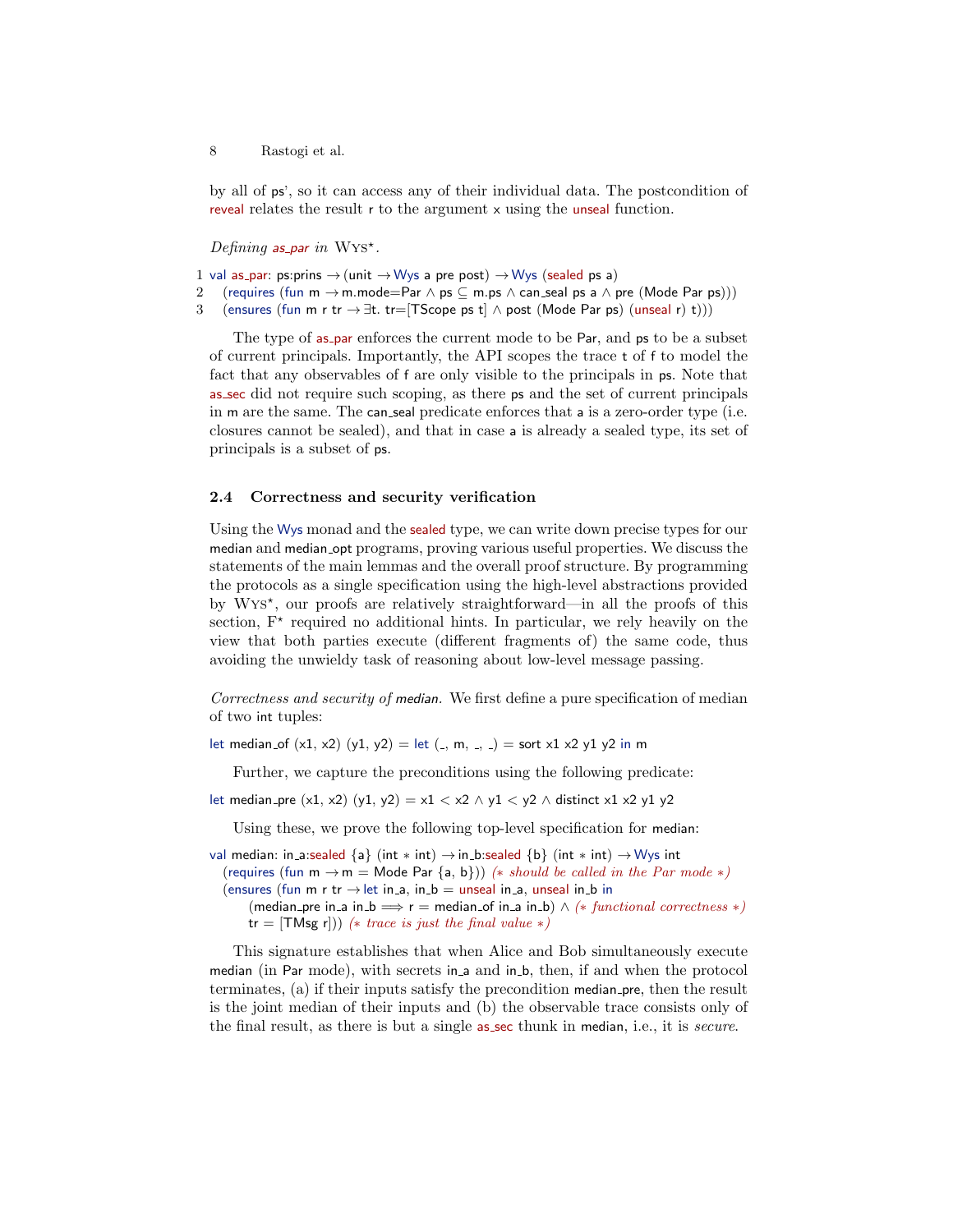Correctness and security of median opt. The security proof of median opt is particularly interesting, because the program intentionally reveals more than just the final result, i.e., the output of the first comparison. We would like to verify that this additional information does not compromise the privacy of the parties' inputs. To do this, we take the following approach.

First, we characterize the observable trace of median opt as a pure, specificationonly function. Then, using relational reasoning, we prove a noninteference with delimited release property [55] on these traces. Essentially we prove that, for two runs of median opt where Bob's inputs and the output median are the same, the observable traces are also the same irrespective of Alice's inputs. Thus, from Alice's perspective, the observable trace does not reveal more to Bob than what the output already does. We prove this property symmetrically for Bob.

We start by defining a trace function for median opt:

```
let opt_trace a b (x1, 0) (y1, 0) r = [
```

```
TMsg (x1 > y1); (*\;observable\; from\; the\; first\; as\_sec\; *)TScope {a} \in \{a\} []; TScope {b} \in \{b\} []; (* observables from two local as par *)
TMsg r \vert (* observable from the final as_sec *)
```
A trace will have four elements: output of the first as sec computation, two empty scoped traces for the two local as **par** computations, and the final output.

Using this function, we prove correctness of median opt, thus:

val median\_opt: in\_a:sealed {a} (int  $*$  int)  $\rightarrow$  in\_b:sealed {b} (int  $*$  int)  $\rightarrow$  Wys int (requires (fun  $m \rightarrow m =$  Mode Par {a, b})) (\* should be called in the Par mode \*) (ensures (fun m r tr  $\rightarrow$  let in a = unseal in a in let in b = unseal in b in (median pre in a in b  $\implies$  r = median of in a in b)  $\land$  (\* functional correctness \*)  $tr = opt$ -trace a b in a in b r (\* opt trace precisely describes the observable trace \*)

The delimited release property is then captured by the following lemma:

val median\_opt\_is\_secure\_for\_alice:  $a:prin \rightarrow b:prin$  $\rightarrow$  in  $a_1$ :(int \* int)  $\rightarrow$  in  $a_2$ :(int \* int)  $\rightarrow$  in b:(int \* int) (\* possibly diff a1, a2 \*)  $\rightarrow$  Lemma (requires (median\_pre in\_a<sub>1</sub> in\_b  $\wedge$  median\_pre in\_a<sub>2</sub> in\_b  $\wedge$ median of in  $a_1$  in  $b =$  median of in  $a_2$  in  $b)$ ) (\* but same median \*) (ensures (opt\_trace a b in\_a<sub>1</sub> in\_b (median\_of in\_a<sub>1</sub> in\_b) =  $(*$  ensures ..  $*)$ opt trace a b in  $a_2$  in b (median of in  $a_2$  in b))) (\* .. same trace \*)

The lemma proves that for two runs of median opt where Bob's input and the final output remain same, but Alice's inputs vary arbitrarily, the observable traces are the same. As such, no more information about information leaks about Alice's inputs via the traces than what is already revealed by the output. We also prove a symmetrical lemma median opt is secure for bob.

In short, because the Wys monad provides programmers with the observable traces in the logic, they can then be used to prove properties, relational or otherwise, in the pure fragment of  $F^*$  outside the Wys monad. We present more examples and their verification details in §4.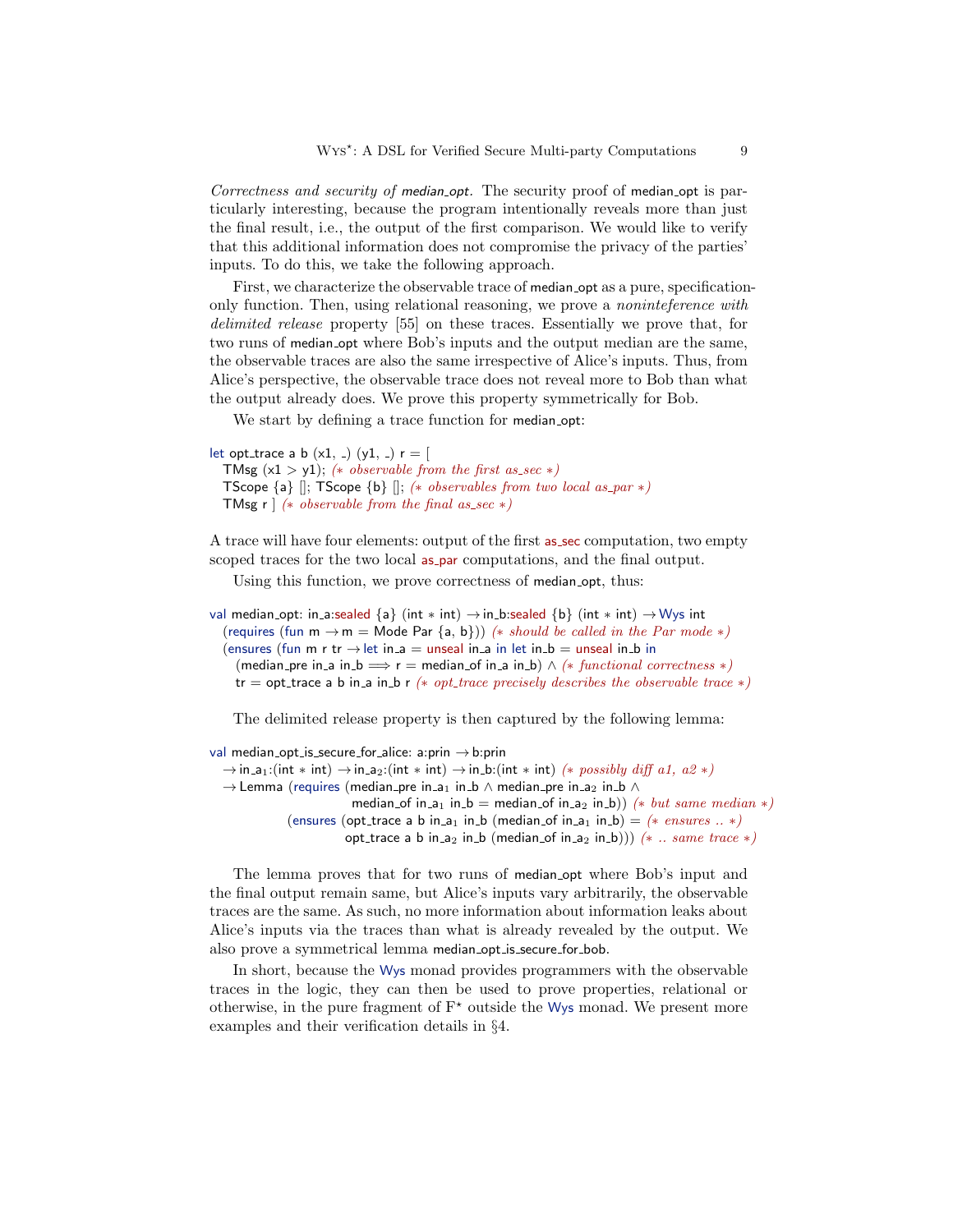

Fig. 1. Architecture of an Wys<sup>\*</sup> deployment

#### 2.5 Deploying Wys<sup>\*</sup> programs

Having defined a proved-secure MPC program in Wys<sup>\*</sup>, how do we run it? Doing so requires the following steps (Figure 1). First, we run the  $F^*$  compiler in a special mode that  $\text{extracts}$  the Wys<sup>\*</sup> code (say psi.fst), into the Wys<sup>\*</sup> AST as a data structure (in psi.ml). Except for the WYS<sup>\*</sup> specific nodes (as\_sec, as\_par, etc.), the rest of the program is extracted into FFI nodes that indicate the use of, or calls into, functionality provided by  $F^*$  itself.

The next step is for each party to run the extracted AST using the Wys<sup>\*</sup> interpreter. This interpreter is written in  $F^*$  and we have proved (see §3.5) that it implements a deep embedding of the Wys<sup>\*</sup> semantics, also specified in  $F^*$ (Figures 5 and 6, §3). The interpreter is extracted to OCaml by the usual  $F^*$ extraction. Each party's interpreter executes the AST locally until it reaches an as sec ps f node, where the interpreter's back-end compiles f, on-the-fly, for particular values of the secrets in f's environment, to a boolean circuit. Firstorder, loop-free code can be compiled to a circuit; Wys<sup>\*</sup> provides specialized support for several common combinators (e.g., fst, snd, list combinators such as List.intersect, List.mem, List.nth etc.).

The circuit is handed to a library by Choi et al. [22] that implements the GMW [26] MPC protocol. Running the GMW protocol involves the parties in ps generating and communicating (XOR-based) secret shares [57] for their secret inputs, and then cooperatively evaluating the boolean circuit for f over them. While our implementation currently uses the GMW protocol, it should be possible to plugin other MPC protocols as well.

One obvious question is how both parties are able to get this process off the ground, given that they don't know some of the inputs (e.g., other parties' secrets). The sealed abstraction helps here. Recall that for median, the types of the inputs are of the form sealed {a} (int ∗ int) and sealed {b} (int ∗ int). When the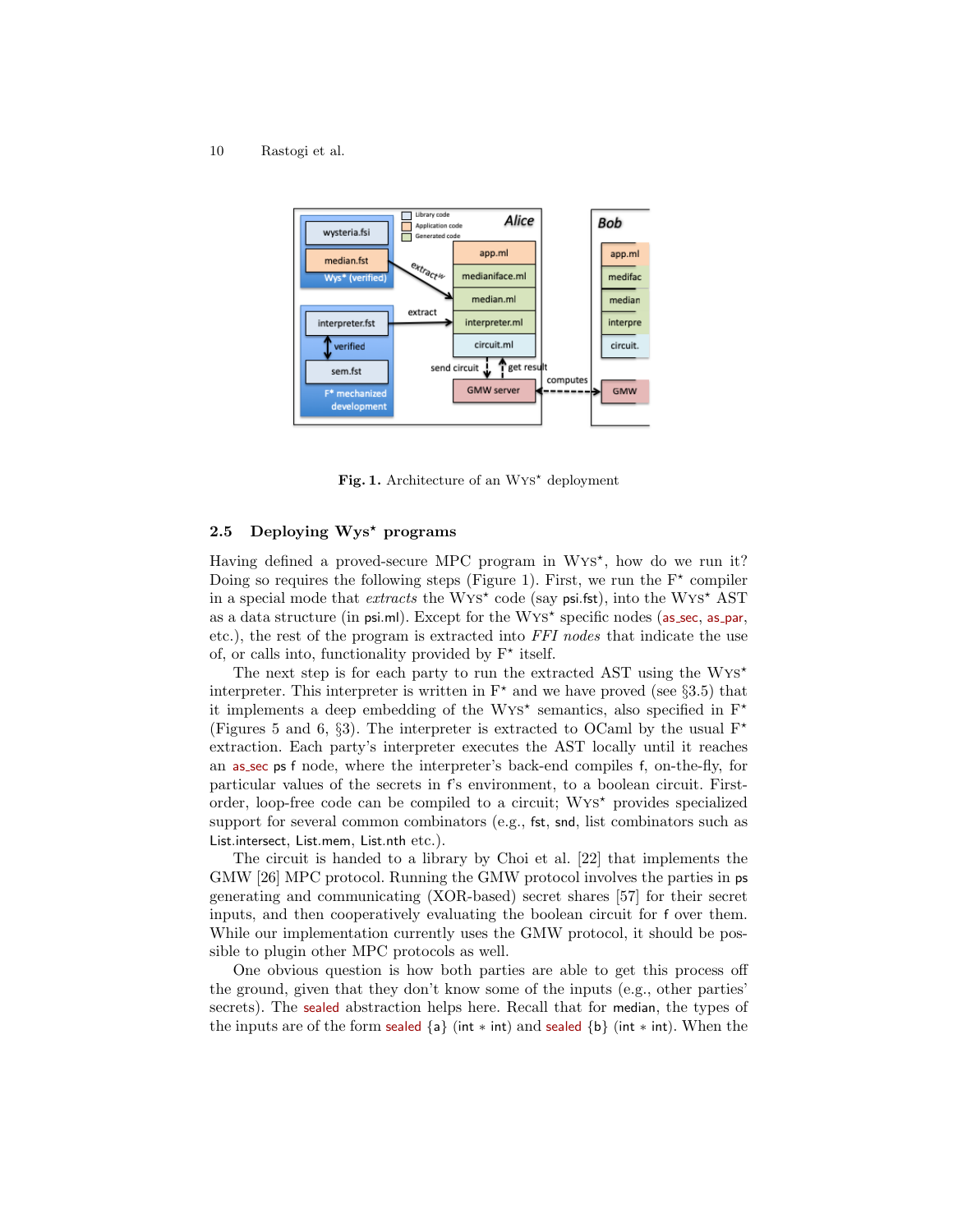```
Principal p Principal set s FFI const c, fConstant c ::= p | s | () | true | false | c
 Expression e ::= as par e_1 e_2 | as sec e_1 e_2 | seal e_1 e_2 | reveal e | ffi f \bar{e}| mkmap e_1 e_2 | project e_1 e_2 | concat e_1 e_2| c | x | let x = e_1 in e_2 | \lambda x.e | e_1 e_2 | fix f.\lambda x.e | if e_1 then e_2 else e_3
```


program is run on Alice's host, the former will be a pair of Alice's values, whereas the latter will be an opaque constant (which we denote as •). The reverse will be true on Bob's host. When the circuit is constructed, each principal links their non-opaque inputs to the relevant input wires of the circuit. Similarly, the output map component of each party is derived from their output wires in the circuit, and thus, each party only gets to see their own output.

# 3 Formalizing and implementing Wys?

In the previous section, we presented examples of verifying properties about Wys<sup>\*</sup> programs using  $F^*$ 's logic. However, these programs are not executed using the  $F^*$  (single-threaded) semantics; they have a distributed semantics involving multiple parties. So, how do the properties that we verify using  $F^*$  carry over?

In this section, we present the metatheory that answers this question. First, we formalize the  $WYS^*$  single-threaded  $(ST)$  semantics, that faithfully models the  $F^*$  semantics of the Wys<sup>\*</sup> API presented in §2. Next, we formalize the distributed  $(DS)$  semantics that multiple parties use to run Wys<sup>\*</sup> programs. Then we prove the former is *sound* with respect to the latter, so that properties proved of programs under ST apply when run under DS. We have mechanized the proof of this theorem in  $F^*$ .

#### 3.1 Syntax

Figure 2 shows the complete syntax of Wys<sup>\*</sup>. Principals and principal sets are first-class values, and are denoted by  $p$  and  $s$  respectively. Constants in the language also include () (unit), booleans, and FFI constants  $c$ . Expressions  $e$ include the regular forms for functions, applications, let bindings, etc. and the Wys<sup>\*</sup>-specific constructs. Among the ones that we have not seen in §2, expression mkmap  $e_1 e_2$  creates a map from principals in  $e_1$  (which is a principal set) to the value computed by  $e_2$ . project  $e_1$   $e_2$  projects the value of principal  $e_1$  from the map  $e_2$ , and concatenates the two maps. The maps are used if an as sec computation returns different outputs to the parties.

Host language (i.e.,  $F^*$ ) constructs are also part of the syntax of  $WYS^*$ , including constants c for strings, integers, lists, tuples, etc. Likewise, host language functions/primitives can be called from  $WYS^*$ —ffi f  $\bar{e}$  is the invocation of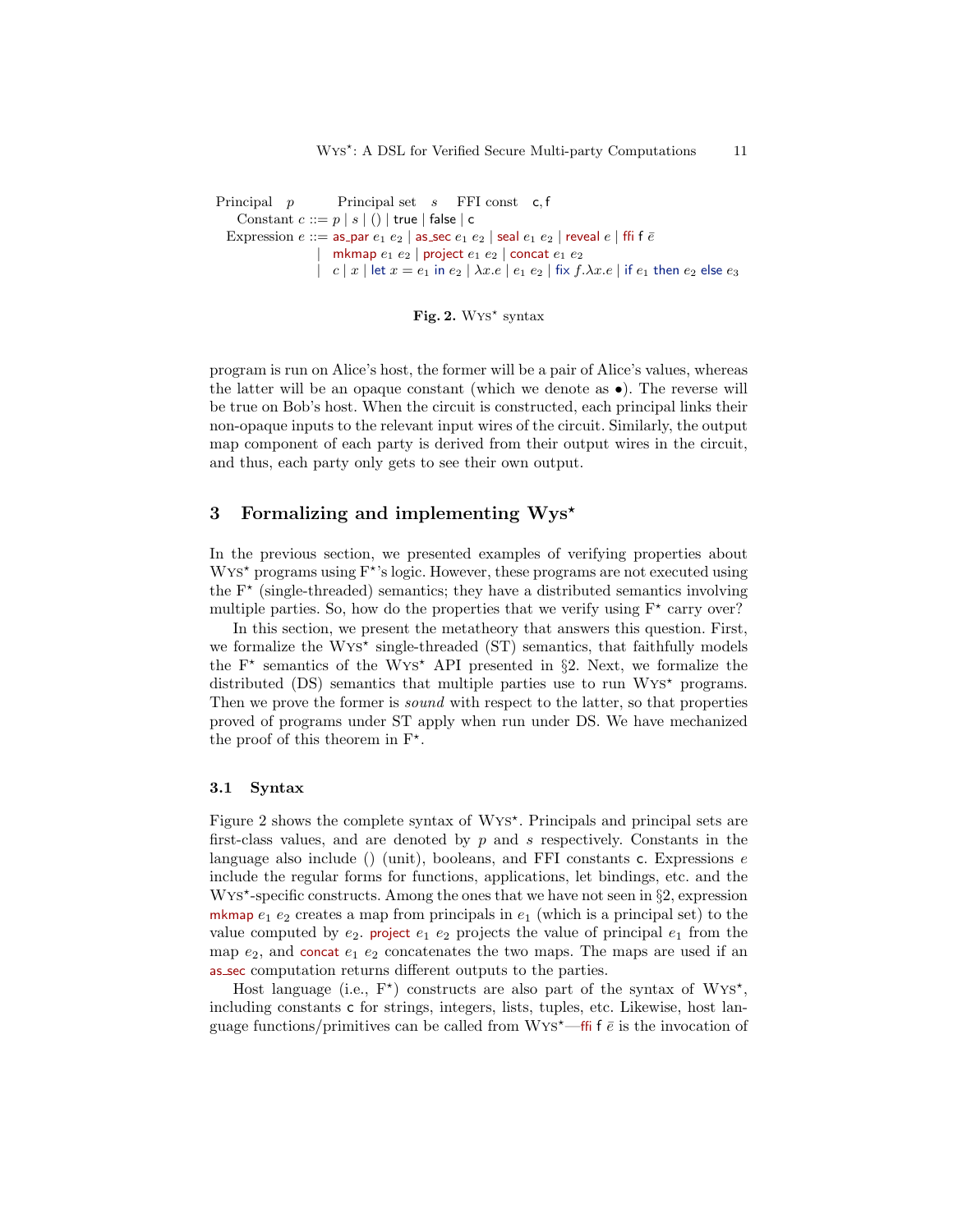```
Map m ::= \cdot | m[p \mapsto v]Value v ::= p | s | () | true | false | sealed s v | m | v | (L, \lambda x.e) | (L, fix f.\lambda x.e) | \bulletMode M ::= Par s \mid Sec sContext E := \langle \rangle | as par \langle \rangle e | as par v \langle \rangle | as sec \langle \rangle e | as sec v \langle \rangle | \dotsFrame F ::= (M, L, E, T)Stack X ::= \cdot | F, XEnvironment L := \cdot | L[x \mapsto v]\label{eq:trace} \text{Trace element } t \quad ::= \mathsf{TMsg}\ v \mid \mathsf{TScope}\ s\ TTrace T ::= \cdot | t, T
  Configuration C ::= M; X; L; T; ePar component P ::= \cdot | P[p \mapsto C]Sec component S ::= \cdot | S[s \mapsto C]Protocol \pi ::= P; S
```


| S-ASPAR                                                                             | S-PARRET                                                   |
|-------------------------------------------------------------------------------------|------------------------------------------------------------|
| $e_1 = \text{as\_par } s(L_1, \lambda x.e)$ $M = \text{Par } s_1$ $s \subseteq s_1$ | $X = (M_1; L_1; \text{seal } s \langle \rangle; T_1), X_1$ |
| $X_1 = (M; L; \text{seal } s \langle \rangle; T), X$                                | can_seal s v $T_2$ = append $T_1$ [TScope s T]             |
| $M; X; L; T; e_1 \rightarrow \textsf{Par} s; X_1; L_1[x \mapsto ()]; \cdot; e$      | $M; X; L; T; v \rightarrow M_1; X_1; L_1; T_2;$ sealed s v |
| S-ASSEC                                                                             | S-SECRET                                                   |
| $e_1$ = as_sec s $(L_1, \lambda x.e)$ $M$ = Par s                                   | $M =$ Sec $X = (M_1; L_1; \langle \rangle; T), X_1$        |
| $X_1 = (M; L; \langle \rangle T), X$                                                | $T_1$ = append T [TMsg v]                                  |
| $M; X; L; T; e_1 \rightarrow \text{Sec } s; X_1; L_1[x \mapsto ()]; \cdot; e$       | $M; X; L; \cdot; v \rightarrow M_1; X_1; L_1; T_1; v$      |

Fig. 4.  $WYS^*$  ST semantics (selected rules)

a host-language function f with arguments  $\bar{e}$ . The FFI confers two benefits. First, it simplifies the core language while still allowing full consideration of security relevant properties. Second, it helps the language scale by incorporating many of the standard features, libraries, etc. from the host language.

#### 3.2 Single-threaded semantics

We formalize the semantics in the style of Hieb and Felleisen [24], where the redex is chosen by (standard, not shown) evaluation contexts  $E$ , which prescribe left-to-right, call-by-value evaluation order. The ST semantics, a model of the  $F^*$ semantics and the Wys<sup>\*</sup> API, defines a judgment  $C \to C'$  that represents a single step of an abstract machine (Figure 4). Here, C is a configuration  $M; X; L; T; e$ . This five-tuple consists of a mode  $M$ , a stack  $X$ , a local environment  $L$ , a trace  $T$ , and an expression e. The syntax for these elements is given in Figure 3. The value form v represents the host language (FFI) values. The stack and environment are standard; trace T and mode M were discussed in the previous section.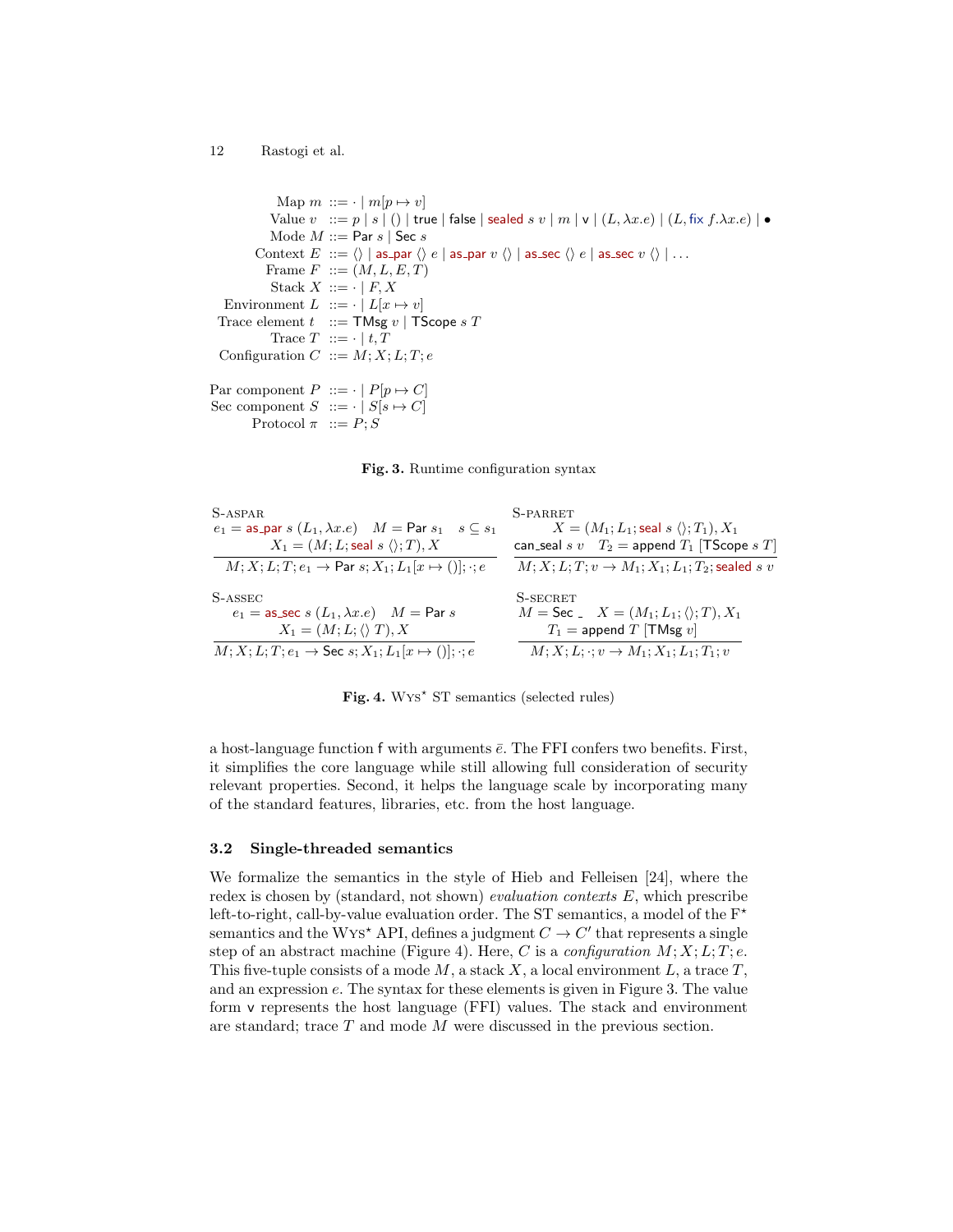$$
\dfrac{P\text{-PAR}}{P[p \mapsto C]; S \longrightarrow P[p \mapsto C']; S} \qquad \, \dfrac{\forall p \in s.\ P[p]. e = \text{as\_sec } s\ (L_p, \lambda x.e)}{s \not\in \text{dom}(S) \quad L = \text{combine } \bar{L}_p} \qquad \, \dfrac{s \not\in \text{dom}(S) \quad L = \text{combine } \bar{L}_p}{P; S \longrightarrow P; S[s \mapsto \text{Sec } s; \because L[x \mapsto ()]; \because e]} \text{ P-ENTER}
$$

P-EXIT

P-SEC  
\n
$$
C \to C'
$$
\n
$$
F; S[s \to C] \to P; S[s \to C']
$$
\n
$$
F; S[s \to C] \to P; S[s \to C']
$$
\n
$$
F; S \to P'; S'
$$
\n
$$
F; S \to P'; S'
$$

#### Fig. 5. Distributed semantics, multi-party rules

| $L-ASPAR1$                                                                          | L-PARRET                                                                                     |
|-------------------------------------------------------------------------------------|----------------------------------------------------------------------------------------------|
| $e_1 = \text{as\_par } s(L_1, \lambda x.e)$ $p \in s$                               | $X = (M; L_1; \text{seal } s \langle \rangle; T_1), X_1$                                     |
| $X_1 = (M; L; \text{seal } s \langle); T), X$                                       | $T_2$ = append $T_1$ $T$ $v_1$ = sealed s v                                                  |
| Par $p; X; L; T; e_1 \rightsquigarrow$ Par $p; X_1; L_1   x \mapsto ()  ; \cdot; e$ | Par $p; X; L; T; v \rightsquigarrow$ Par $p; X_1; L_1; T_2; v_1$                             |
| $p \notin s$<br>$L$ -ASPAR $2$                                                      |                                                                                              |
|                                                                                     | Par $p; X; L; T;$ as_par $s(L_1, \lambda x.e) \leadsto$ Par $p; X; L; T;$ sealed $s \bullet$ |

**Fig. 6.** Distributed semantics, selected local rules (the mode M is always Par p)

For space reasons, we focus on the two main  $WYS^*$  constructs as par and as sec. Our technical report [54] shows other  $Wys^*$  specific constructs.

Rules S-ASPAR and S-PARRET (Figure 4) reduce an as par expression once its arguments are fully evaluated—its first argument s is a principal set, while the second argument  $(L_1, \lambda x.e)$  is a closure where  $L_1$  captures the free variables of thunk  $\lambda x.e.$  S-ASPAR first checks that the current mode M is Par and contains all the principals from the set s. It then pushes a seal s  $\langle \rangle$  frame on the stack, and starts evaluating e under the environment  $L_1[x \mapsto ()$ . The rule S-ASPARRET pops the frame and seals the result, so that it is accessible only to the principals in s. The rule also creates a trace element  $T$ Scope s  $T$ , essentially making observations during the reduction of  $e$  (i.e.,  $T$ ) visible only to principals in s.

Turning to as sec, the rule S-assec checks the precondition of the API, and the rule S-ASSECRET generates a trace observation  $\mathsf{TMsg}\,v$ , as per the postcondition of the API. As mentioned before, as sec semantics models the ideal, trusted third-party semantics of secure computations where the participants only observe the final output. We can confirm that the rules implement the types of as par and as sec shown in  $\S2$ .

#### 3.3 Distributed semantics

In the DS semantics, principals evaluate the same program locally and asynchronously until they reach a secure computation, at which point they synchronize to jointly perform the computation. The semantics consists of two parts: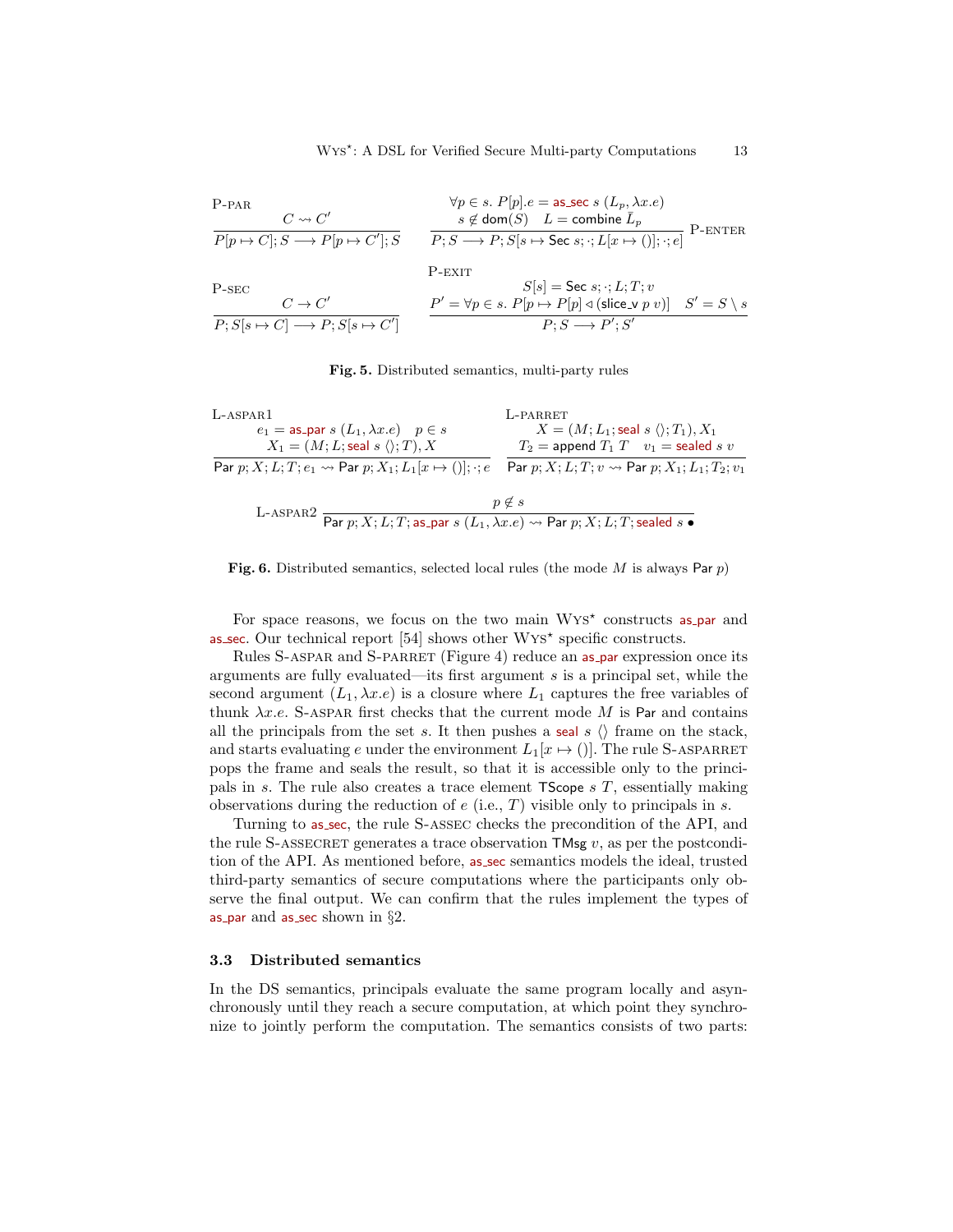(a) a judgment of the form  $\pi \longrightarrow \pi'$  (Figure 5), where a protocol  $\pi$  is a tuple  $(P; S)$  such that P maps each principal to its local configuration and S maps a set of principals to the configuration of an ongoing, secure computation; and (b) a local evaluation judgment  $C \leadsto C'$  (Figure 6) to model how a single principal behaves while in par mode.

Rule P-Par in Figure 5 models a single party taking a step, per the local evaluation rules. Figure 6 shows these rules for  $\alpha$ -par. (See technical report [54] for more local evaluation rules.) A principal either participates in the as-par computation, or skips it. Rules L-ASPAR1 and L-PARRET handle the case when  $p \in s$ , and so, the principal p participates in the computation. The rules closely mirror the corresponding ST semantics rules in Figure 4. One difference in the rule L-ASPARRET is that the trace  $T$  is not scoped. In the DS semantics, traces only contain TMsg elements; i.e., a trace is the (flat) list of secure computation outputs observed by that active principal. If  $p \notin s$ , then the principal skips the computation with the result being a sealed value containing the opaque constant • (rule L-aspar2). The contents of the sealed value do not matter, since the principal will not be allowed to unseal the value anyway.

As should be the case, there are no local rules for as sec—to perform a secure computation parties need to combine their data and jointly do the computation. Rule P-ENTER in Figure 5 handles the case when principals enter a secure computation. It requires that all the principals  $p \in s$  must have the expression form as sec s  $(L_p, \lambda x.e)$ , where  $L_p$  is their local environment associated with the closure. Each party's local environment contains its secret values (in addition to some public values). Conceptually, a secure computation combines these environments, thereby producing a joint view, and evaluates e under the combination. We define an auxiliary combine function for this purpose:

combine v  $(\bullet, v) = v$ combine v  $(v, \bullet) = v$ combine v (sealed s v<sub>1</sub>, sealed s v<sub>2</sub>) = sealed s (combine v v<sub>1</sub> v<sub>2</sub>) ...

The rule P-ENTER combines the principals' environments, and creates a new entry in the S map. The principals are now waiting for the secure computation to finish. Rule P-sec models a stepping rule inside the sec mode.

The rule P-EXIT applies when a secure computation has completed and returns results to the waiting principals. If the secure computation terminates with value v, each principal p gets the value slice v p v. The slice v function is analogous to combine, but in the opposite direction—it strips off the parts of v that are not accessible to p:

slice\_v p (sealed s v) = sealed s •, if  $p \notin s$ slice v p (sealed s v) = sealed s (slice v p v), if  $p \in s$ ...

In the rule P-EXIT, the  $\triangleleft$  notation is defined as:  $M; X; L; T; \neg A v = M; X; L; \text{append } T \text{ [TMsg } v]; v$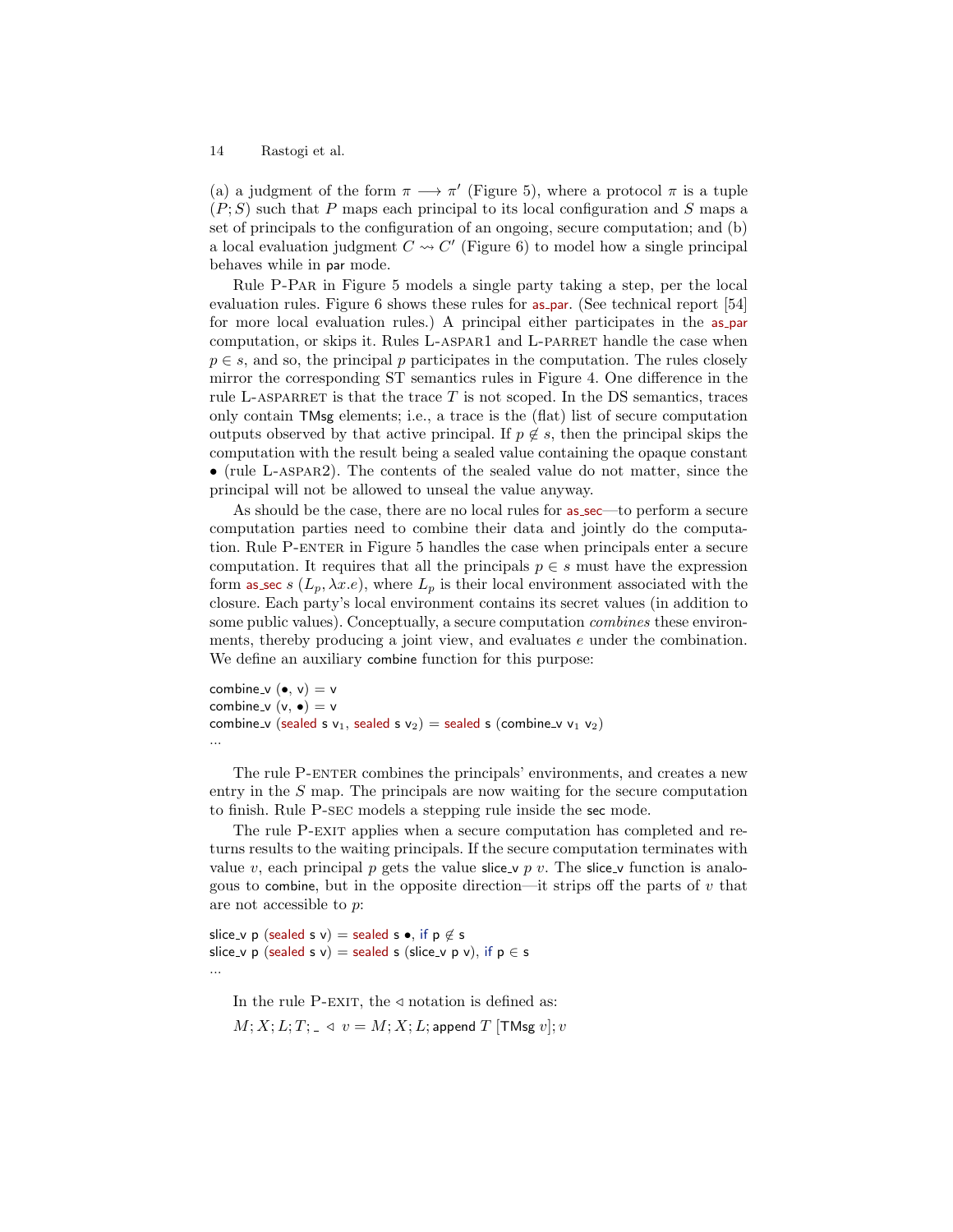That is, the returned value is also added to the principal's trace to note their observation of the value.

#### 3.4 Metatheory

Our goal is to show that the ST semantics faithfully represents the semantics of  $WYS^*$  programs as they are executed by multiple parties, i.e., according to the DS semantics. We do this by proving simulation of the ST semantics by the DS semantics, and by proving *confluence* of the DS semantics. Our  $F^*$  development mechanizes all the metatheory presented in this section.

Simulation. We define a slice  $s C$  function that returns the corresponding protocol  $\pi_C$  for an ST configuration C. In the P component of  $\pi_C$ , each principal  $p \in s$  is mapped to their *slice* of the protocol. For slicing values, we use the same slice v function as before. Traces are sliced as follows:

slice\_tr p  $(TMsg v) = [TMsg (slice_v p v)]$ slice\_tr p (TScope s T) = slice\_tr p T, if  $p \in s$ slice\_tr p (TScope s T) =  $[]$ , if p  $\notin$  s

The slice of an expression (e.g., the source program) is itself. For all other components of C, slice functions are defined analogously.

We say that  $C$  is *terminal* if it is in Par mode and is fully reduced to a value (i.e. when  $C = \frac{1}{2}X; \frac{1}{2}, \frac{1}{2}, e, e$  is a value and X is empty). Similarly, a protocol  $\pi = (P, S)$  is terminal if S is empty and all the local configurations in P are terminal. The simulation theorem is then the following:

Theorem 1 (Simulation of ST by DS). Let s be the set of all principals. If  $C_1 \rightarrow^* C_2$ , and  $C_2$  is terminal, then there exists some derivation (slice s  $C_1) \rightarrow^*$ (slice s  $C_2$ ) such that (slice s  $C_2$ ) is terminal.

To state confluence, we first define the notion of strong termination.

**Definition 1 (Strong termination).** If all possible runs of protocol  $\pi$  terminate at  $\pi_t$ , we say  $\pi$  strongly terminates in  $\pi_t$ , written  $\pi \Downarrow \pi_t$ .

Our confluence result then says:

**Theorem 2 (Confluence of DS).** If  $\pi \longrightarrow^* \pi_t$  and  $\pi_t$  is terminal, then  $\pi \Downarrow \pi_t$ .

Combining the two theorems, we get a corollary that establishes the soundness of the ST semantics w.r.t. the DS semantics:

Corollary 1 (Soundness of ST semantics). Let s be the set of all principals. If  $C_1 \rightarrow^* C_2$ , and  $C_2$  is terminal, then (slice s  $C_1$ )  $\Downarrow$  (slice s  $C_2$ ).

Now suppose that for a Wys<sup>\*</sup> source program, we prove in  $F^*$  a postcondition that the result is sealed alice n, for some  $n > 0$ . By the soundness of the ST semantics, we can conclude that when the program is run in the DS semantics,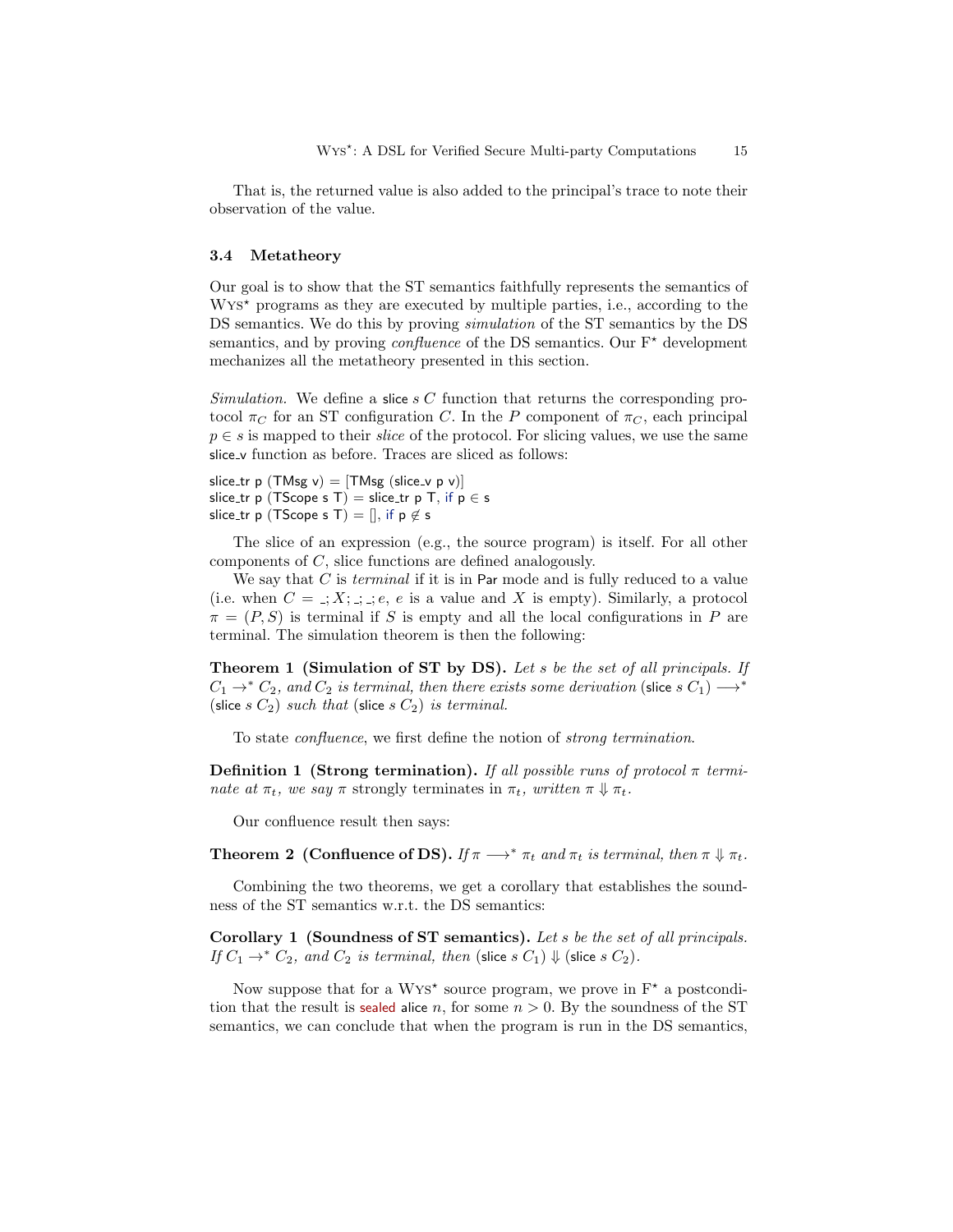it may diverge, but if it terminates, alice's output will also be sealed alice  $n$ , and for all other principals their outputs will be sealed alice •. Aside from the correspondence on results, our semantics also covers correspondence on traces. Thus the correctness and security properties that we prove about a  $WYS^*$  program using  $F^*$ 's logic, hold for the program that actually runs.

### 3.5 Implementation

The formal semantics presented in the prior section is mechanized as an inductive type in  $F^*$ . This style is useful for proving properties, but does not directly translate to an implementation. Therefore, we implement an interpretation function step in  $F^*$  and prove that it corresponds to the rules; i.e., that for all input configurations C,  $\text{step}(C) = C'$  implies that  $C \to C'$  according to the semantics. Then, the core of each principal's implementation is an  $F^*$  stub function tstep that repeatedly invokes step on the AST of the source program (produced by the  $F^*$  extractor run in a custom mode), unless the AST is an as sec node. Functions step and tstep are extracted to OCaml by the standard  $F^*$  extraction process.

Local evaluation is not defined for as sec, so the stub implements what amounts to P-ENTER and P-EXIT from Figure 5. When the stub notices the program has reached an as sec expression, it calls into a circuit library we have written that converts the AST of the second argument of as sec to a boolean circuit. This circuit and the encoded inputs are communicated to a co-hosted server that implements the GMW MPC protocol [22]. The server evaluates the circuit, coordinating with the GMW servers of the other principals, and sends back the result. The circuit library decodes the result and returns it to the stub. The stub then carries on with the local evaluation. Our FFI interface currently provides a form of monomorphic, first-order interoperability between the (dynamically typed) interpreter and the host language.

Our  $F^*$  formalization of the Wys<sup>\*</sup> semantics, including the AST specification, is 1900 lines of code. This formalization is used both by the metatheory as well as by the (executable) interpreter. The metatheory that connects the ST and DS semantics (§3) is 3000 lines. The interpreter and its correctness proof are another 290 lines of  $F^*$  code. The interpreter step function is essentially a big switch-case on the current expression, that calls into the functions from the semantics specification. The tstep stub is another 15 lines. The size of the circuit library, not including the GMW implementation, is 836 lines. The stub, the implementation of GMW, the circuit library, and  $F^*$  toolchain (including the custom Wys? extraction mode) are part of our Trusted Computing Base (TCB).

# 4 Applications

In addition to joint median, presented in §2, we have implemented and proved properties of two other MPC applications, dealing for online card games and private set intersection (PSI).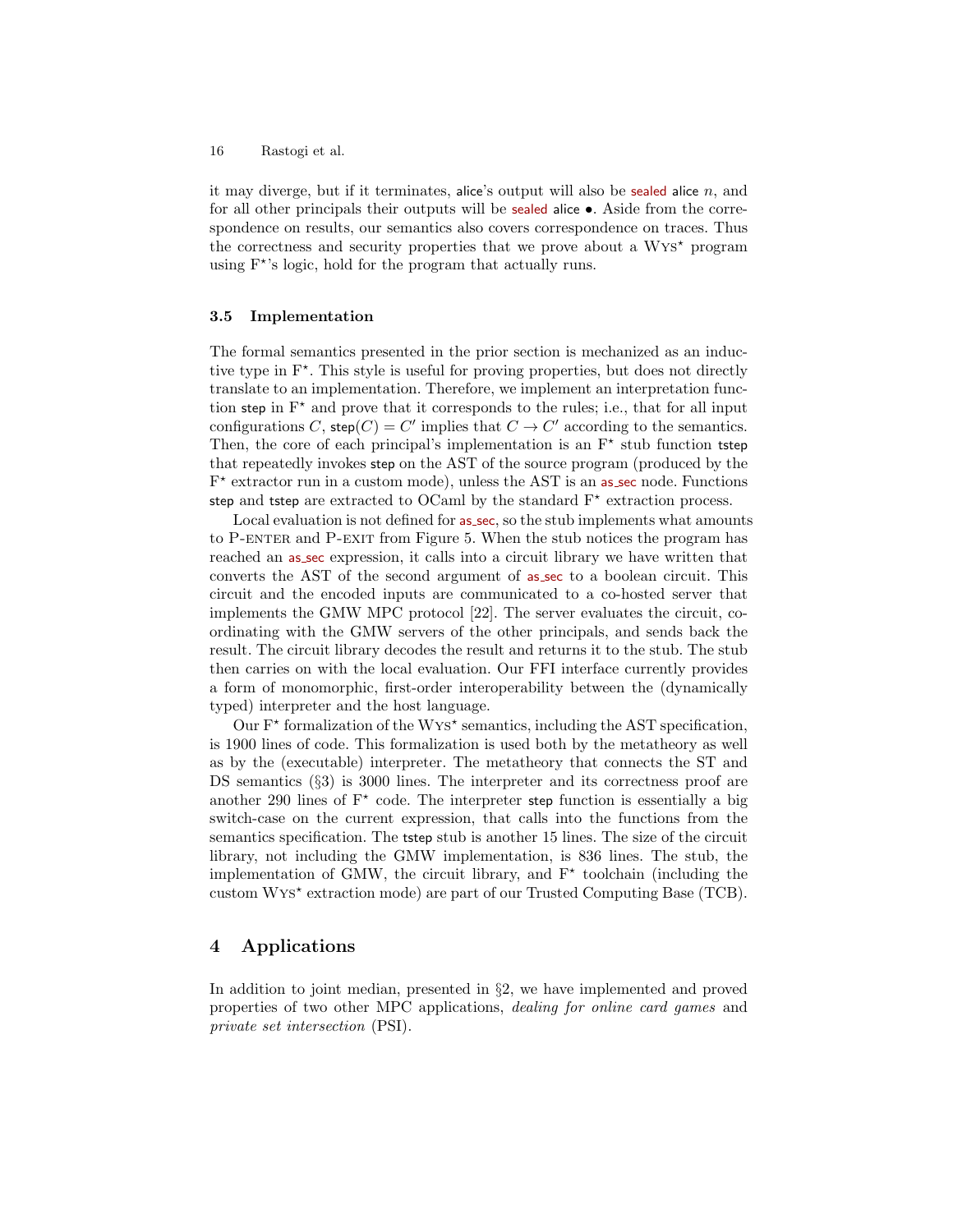Card dealing. We have implemented an MPC-based card dealing application in Wys<sup>\*</sup>. Such an application can play the role of the dealer in a game of online poker, thereby eliminating the need to trust the game portal for card dealing. The application relies on  $WYS^*$ 's support for *secret shares* [57]. Using secret shares, the participating parties can share a value in a way that none of the parties can observe the actual value individually (each party's share consists of some random-looking bytes), but they can recover the value by combining their shares in sec mode.

In the application, the parties maintain a list of secret shares of already dealt cards (the number of already dealt cards is public information). To deal a new card, each party first generates a random number locally. The parties then perform a secure computation to compute the sum of their random numbers modulo 52, let's call it  $n$ . The output of the secure computation is secret shares of  $n$ . Before declaring  $n$  as the newly dealt card, the parties needs to ensure that the card n has not already been dealt. To do so, they iterate over the list of secret shares of already dealt cards, and for each element of the list, check that it is different from  $n$ . The check is performed in a secure computation that simply combines the shares of  $n$ , combines the shares of the list element, and checks the equality of the two values. If  $n$  is different from all the previously dealt cards, it is declared to be the new card, else the parties repeat the protocol by again generating a fresh random number each.

Wys? provides the following API for secret shares:

type Sh: Type  $\rightarrow$  Type type can\_sh:  $Type \rightarrow Type$ assume Cansh\_int: can\_sh int

val v\_of\_sh: sh:Sh  $\alpha \rightarrow$  Ghost  $\alpha$ val ps\_of\_sh: sh:Sh  $\alpha \rightarrow$  Ghost prins

val mk\_sh:  $x:\alpha \rightarrow W$ ys (Sh  $\alpha$ ) (requires (fun m  $\rightarrow$  m.mode = Sec  $\land$  can sh  $\alpha$ )) (ensures (fun m r tr  $\rightarrow$  v\_of\_sh r = x  $\land$  ps\_of\_sh r = m.ps  $\land$  tr = []) val comb sh: x:Sh  $\alpha \rightarrow W$ ys  $\alpha$  (requires (fun m  $\rightarrow$  m.mode = Sec  $\land$  ps of sh  $x = m$ .ps)) (ensures (fun m r tr  $\rightarrow$  v\_of\_sh  $x = r \wedge tr = []$ )

Type Sh  $\alpha$  types the shares of values of type  $\alpha$ . Our implementation currently supports shares of int values only; the can sh predicate enforces this restriction on the source programs. Extending secret shares support to other types (such as pairs) should be straightforward (as in  $[52]$ ). Functions v of sh and ps of sh are marked Ghost, meaning that they can only be used in specifications for reasoning purposes. In the concrete code, shares are created and combined using the mk sh and comb sh functions. Together, the specifications of these functions enforce that the shares are created and combined by the same set of parties (through  $ps_of.sh$ , and that comb sh recovers the original value (through v of sh). The Wys<sup>\*</sup> interpreter transparently handles the low-level details of extracting shares from the GMW implementation of Choi et al. ( $mk.sh$ ), and reconstituting the shares back (comb\_sh).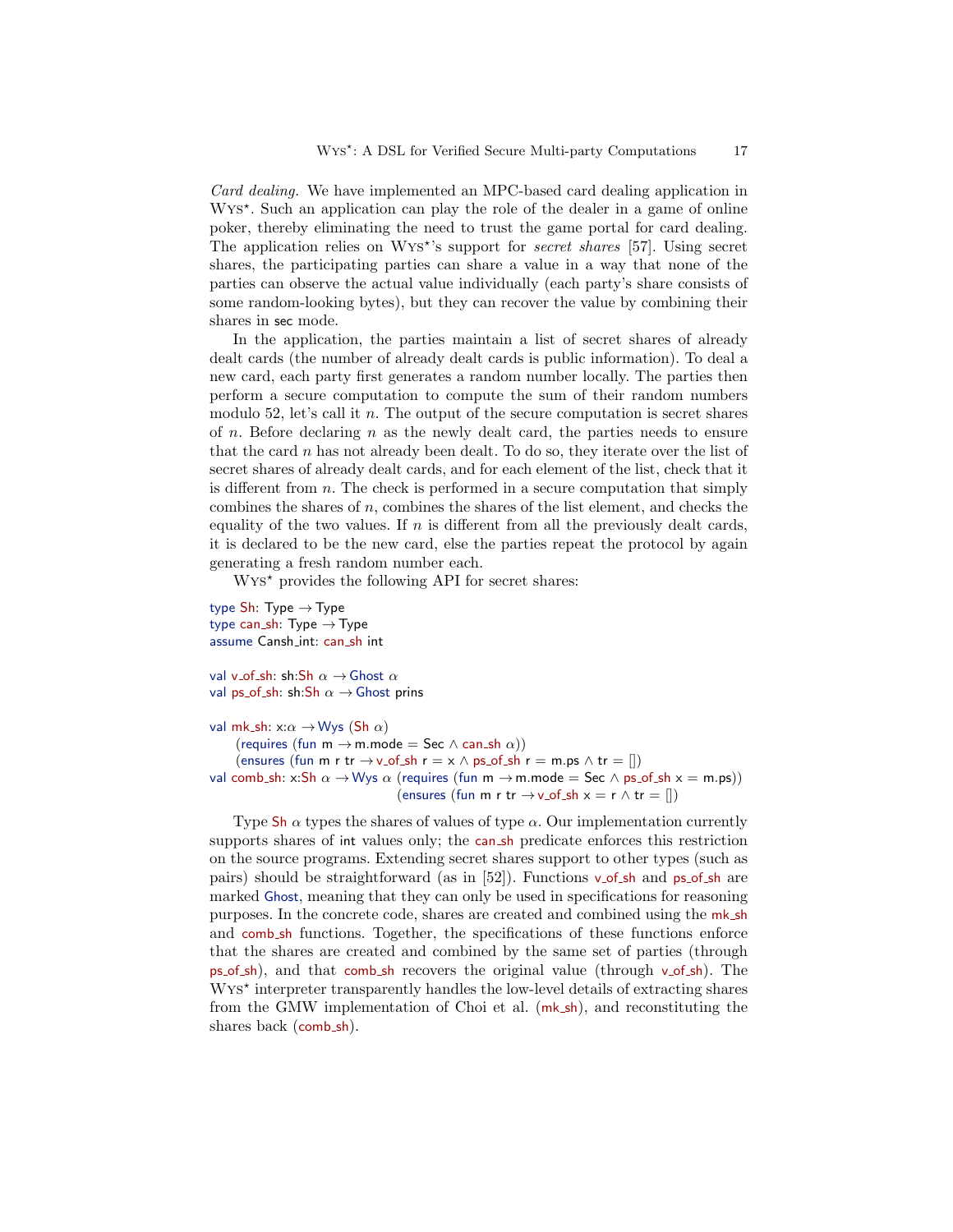In addition to implementing the card dealing application in  $WYS^*$ , we have formally verified that the returned card is fresh. The signature of the function that checks for freshness of the newly dealt card is as follows (abc is the set of three parties in the computation):

val check fresh: l:list  $(Sh int){\forall s'}.$  mem s' l  $\implies$  ps of sh s' = abc}  $\rightarrow$  s:Sh int{ps\_of\_sh s = abc}  $\rightarrow$  Wys bool (requires (fun m  $\rightarrow$  m = Mode Par abc)) (ensures (fun \_ r \_ → r  $\Longleftrightarrow$  ( $\forall$  s'. mem s' l  $\Longrightarrow$  not (v\_of\_sh s' = v\_of\_sh s))))

The specification says that the function takes two arguments: l is the list of secret shares of already dealt cards, and s is the secret shares of the newly dealt card. The function returns a boolean r that is true iff the concrete value  $(v \circ f \circ h)$ of s is different from the concrete values of all the elements of the list l. Using F<sup>\*</sup>, we verify that the implementation of check\_fresh meets this specification.

PSI. Consider a dating application that enables its users to compute their common interests without revealing all of them. This is an instance of the more general private set intersection (PSI) problem [28].

We implement a straightforward version of PSI in Wys\*:

| let psi a b (input_a:sealed {a} (list int)) (input_b:sealed {b} (list int)) (l_a:int) (l_b:int) = |
|---------------------------------------------------------------------------------------------------|
| as_sec {a,b} (fun () $\rightarrow$ List.intersect (reveal input_a) (reveal input_b) l_a l_b)      |

where the input sets are expressed as lists with public lengths.

Huang et al. [28] provide an optimized PSI algorithm that performs much better when the density of common elements in the two sets is high. We implement their algorithm in Wys? . The optimized version consists of two nested loops – an outer loop for Alice's set and an inner loop for Bob's – where an iteration of the inner loop compares the current element of Alice's set with the current element of Bob's. The nested loops are written using as par so that both Alice and Bob execute the loops in lockstep (note that the set sizes are public), while the comparison in the inner loop happens using as sec. Instead of naive l a ∗ l b comparisons, Huang et al. [28] observe that once an element of Alice's set ax matches an element of Bob's set bx, the inner loop can return immediately, skipping the comparisons of ax with the rest of Bob's set. Furthermore, bx can be removed from Bob's set, excluding it from any further comparisons with other elements in Alice's set. Since there are no repeats in the input sets, all the excluded comparisons are guaranteed to be false. We show the full code and its performance comparison with psi in the technical report [54].

As with the median example from §2, the optimized PSI intentionally reveals more for performance gains. As such, we would like to verify that the optimizations do not reveal more about parties' inputs. We take the following stepwise refinement approach. First, we characterize the trace of the optimized implementation as a pure function trace psi opt la lb (omitted for space reasons), and show that the trace of psi-opt is precisely trace-psi-opt la lb.

Then, we define an intermediate PSI implementation that has the same nested loop structure, but performs l<sub>a</sub> ∗ l<sub>b</sub> comparisons without any optimiza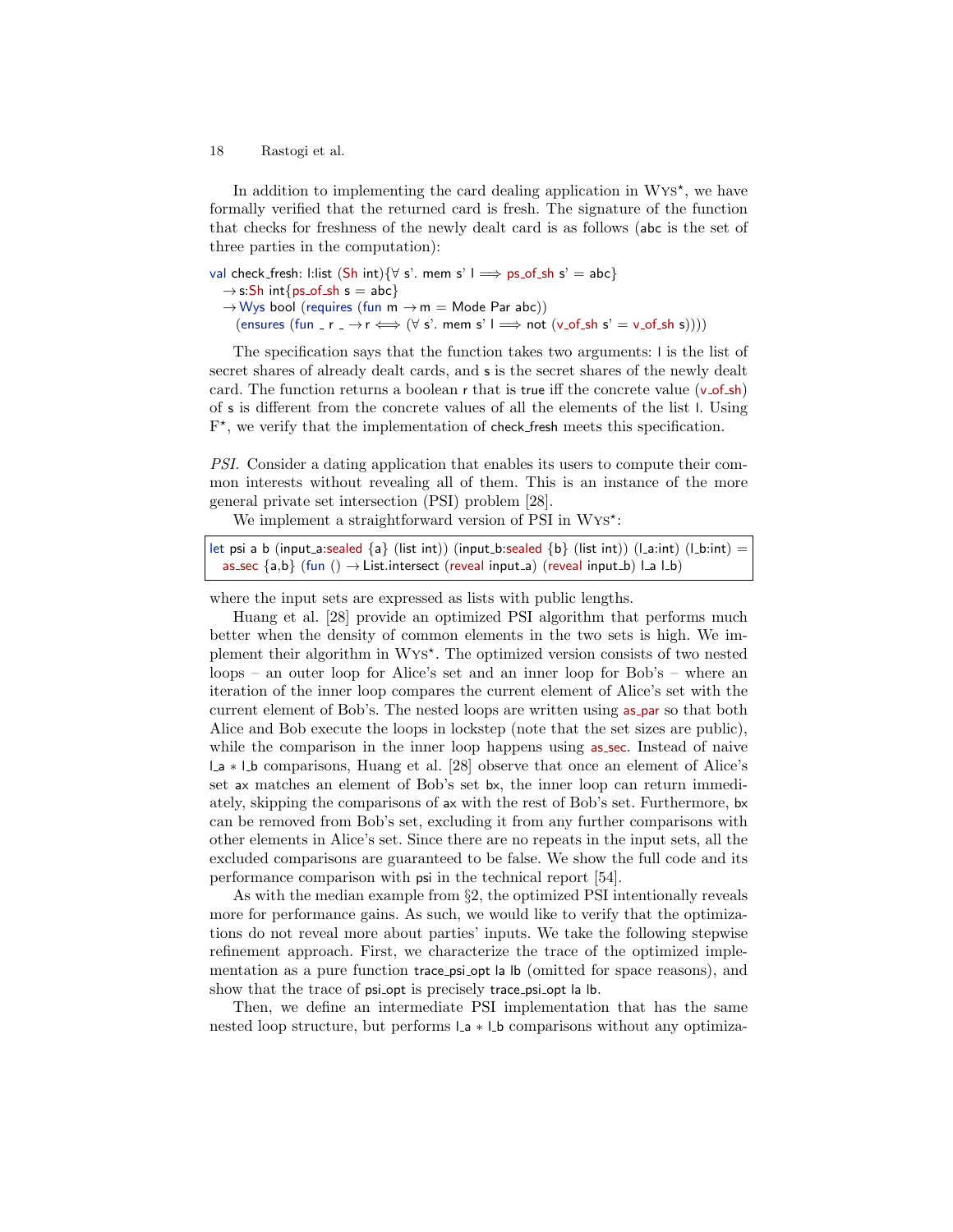tions. We characterize the trace of this intermediate implementation as the pure function trace psi, and show that it precisely captures the trace.

To show that trace psi does not reveal more than the intersection of the input sets, we prove the following lemma.

 $\Psi$  la<sub>0</sub> la<sub>1</sub> lb<sub>0</sub> lb<sub>1</sub>  $\stackrel{\text{def}}{=}$   $(*$  possibly diff input sets, but with  $*)$ la<sub>0</sub> ∩ lb<sub>0</sub> = la<sub>1</sub> ∩ lb<sub>1</sub> ∧ (\* *intersections the same* \*) length la<sub>0</sub> = length la<sub>1</sub>  $\land$  length lb<sub>0</sub> = length lb<sub>1</sub> (\* lengths the same \*)

val psi interim is secure:  $Ia_0: = \rightarrow Ib_0: = \rightarrow Ia_1: = \rightarrow Ib_1: = \rightarrow$  Lemma (requires ( $\Psi$  la<sub>0</sub> la<sub>1</sub> lb<sub>0</sub> lb<sub>1</sub>)) (ensures (permutation (trace\_psi la<sub>0</sub> lb<sub>0</sub>) (trace\_psi la<sub>1</sub> lb<sub>1</sub>)))

The lemma essentially says that for two runs on same length inputs, if the output is the same, then the resulting traces are permutation of each other.<sup>6</sup> We can reason about the traces of psi interim up to permutation because Alice has no prior knowledge of the choice of representation of Bob's set (Bob can shuffle his list), so cannot learn anything from a permutation of the trace.<sup>7</sup> This establishes the security of psi interim.

Finally, we can connect psi interim to psi-opt by showing that there exists a function f, such that for any trace tr=trace psi la lb, the trace of psi opt,

trace psi opt la lb, can be computed by f (length la) (length lb) tr. In other words, the trace produced by the optimized implementation can be computed using a function of information already available to Alice (or Bob) when she (or he) observes a run of the secure, unoptimized version psi interim la lb. As such, the optimizations do not reveal further information.

# 5 Related work

Source MPC verification. While the verification of the underlying crypto protocols has received some attention [4,5], verification of the correctness and security properties of MPC source programs has remained largely unexplored, surprisingly so given that the goal of MPC is to preserve the privacy of secret inputs. The only previous work that we know of is Backes et. al. [9] who devise an applied pi-calculus based abstraction for MPC, and use it for formal verification. For an auction protocol that computes the min function, their abstraction comprises about 1400 lines of code. Wys? , on the other hand, enables direct verification of the higher-level MPC source programs, and not their models, and in addition provides a partially verified toolchain.

 $Wysteria$ . Wys<sup>\*</sup>'s computational model is based on the programming abstractions of a previous MPC DSL, Wysteria [52]. Wys\*'s realization as an embedded DSL in  $F^*$  makes important advances. In particular, Wys<sup>\*</sup> (a) enhances the Wysteria semantics to include a notion of observable traces, and provides the

<sup>6</sup> Holding Bob's (resp. Alice's) inputs fixed and varying Alice's (resp. Bob's) inputs, as done for median in §2.4, is covered by this more general property.

<sup>&</sup>lt;sup>7</sup> We could formalize this observation using a probabilistic, relational variant of  $F^*$  [10].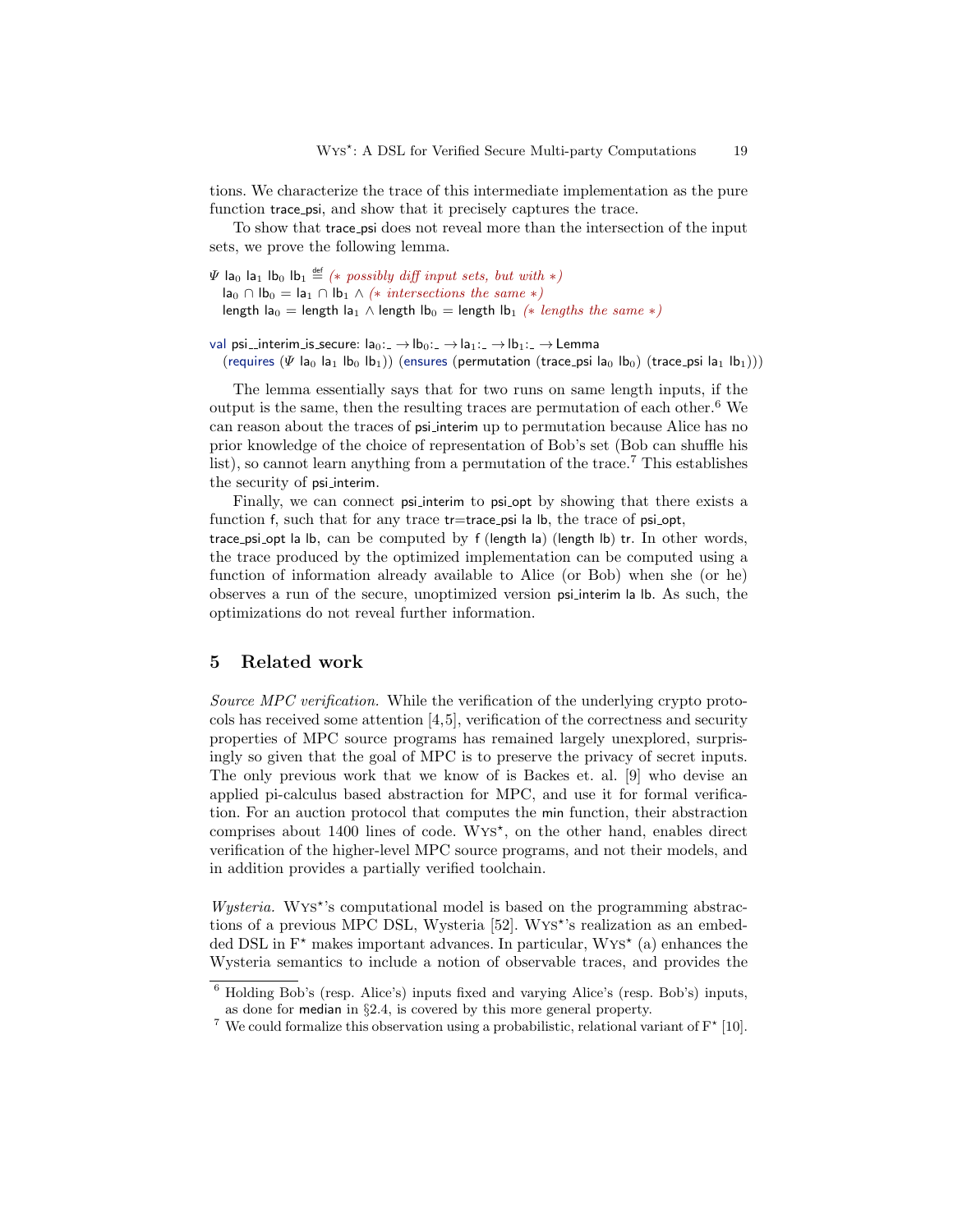novel capability to prove security and correctness properties about mixed-mode MPC source programs, (b) expands the programming constructs available by drawing on features and libraries of  $F^*$ , and (c) adds assurance via a (partially) proved-correct interpreter.

Verified MPC toolchain. Almeida et al. [4] build a verified toolchain consisting of (a) a verified circuit compiler from (a subset of) C to boolean circuits, and (b) a verified implementation of Yao's [65] garbled circuits protocol for 2-party MPC. They use CompCert [36] for the former, and EasyCrypt [11] for the latter. These are significant advances, but there are several distinctions from our work. The MPC programs in their toolchain are not mixed-mode, and thus it cannot express examples like median opt and the optimized PSI. Their framework does not enable formal verification of source programs like  $Wys^*$  does. It may be possible to use other frameworks for verifying C programs (e.g. Frama-C [1]), but it is inconvenient as one has to work in the subset of C that falls in the intersection of these tools. Wys<sup>\*</sup> is also more general as it supports general  $n$ party MPC; e.g., the card dealing application in §4 has 3 parties. Nevertheless,  $WYS^{\star}$  may use their verified Yao implementation for the special case of 2 parties.

MPC DSLs and DSL extensions. In addition to Wysteria several other MPC DSLs have been proposed in the literature [14,17,27,29,34,37,39,48,49,52,56,61]. Most of these languages have standalone implementations, and the (usability/scalability) drawbacks that come with them. Like  $WYS^*$ , a few are implemented as language extensions. Launchbury et al. [35] describe a Haskell-embedded DSL for writing low-level "share protocols" on a multi-server "SMC machine". OblivC [66] is an extension to C for two-party MPC that annotates variables and conditionals with an obliv qualifier to identify private inputs; these programs are compiled by source-to-source translation. The former is essentially a shallow embedding, and the latter is compiler-based;  $WYS^*$  is unique in that it combines a shallow embedding to support source program verification and a deep embedding to support a non-standard target semantics. Recent work [19, 21] compiles to cryptographic protocols that include both arithmetic and boolean circuits; the compiler decides which fragments of the program fall into which category. It would be interesting work to integrate such a backend in Wys\*.

Mechanized metatheory. Our verification results are different from a typical verification result that might either mechanize metatheory for an idealized language [8], or might prove an interpreter or compiler correct w.r.t. a formal semantics  $[36]$ —we do both. We mechanize the metatheory of Wys<sup>\*</sup> establishing the soundness of the conceptual ST semantics w.r.t. the actual DS semantics, and mechanize the proof that the interpreter implements the correct DS semantics.

General DSL implementation strategies. DSLs (for MPC or other purposes) are implemented in various ways, such as by developing a standalone compiler/interpreter, or by shallow or deep embedding in a host language. Our approach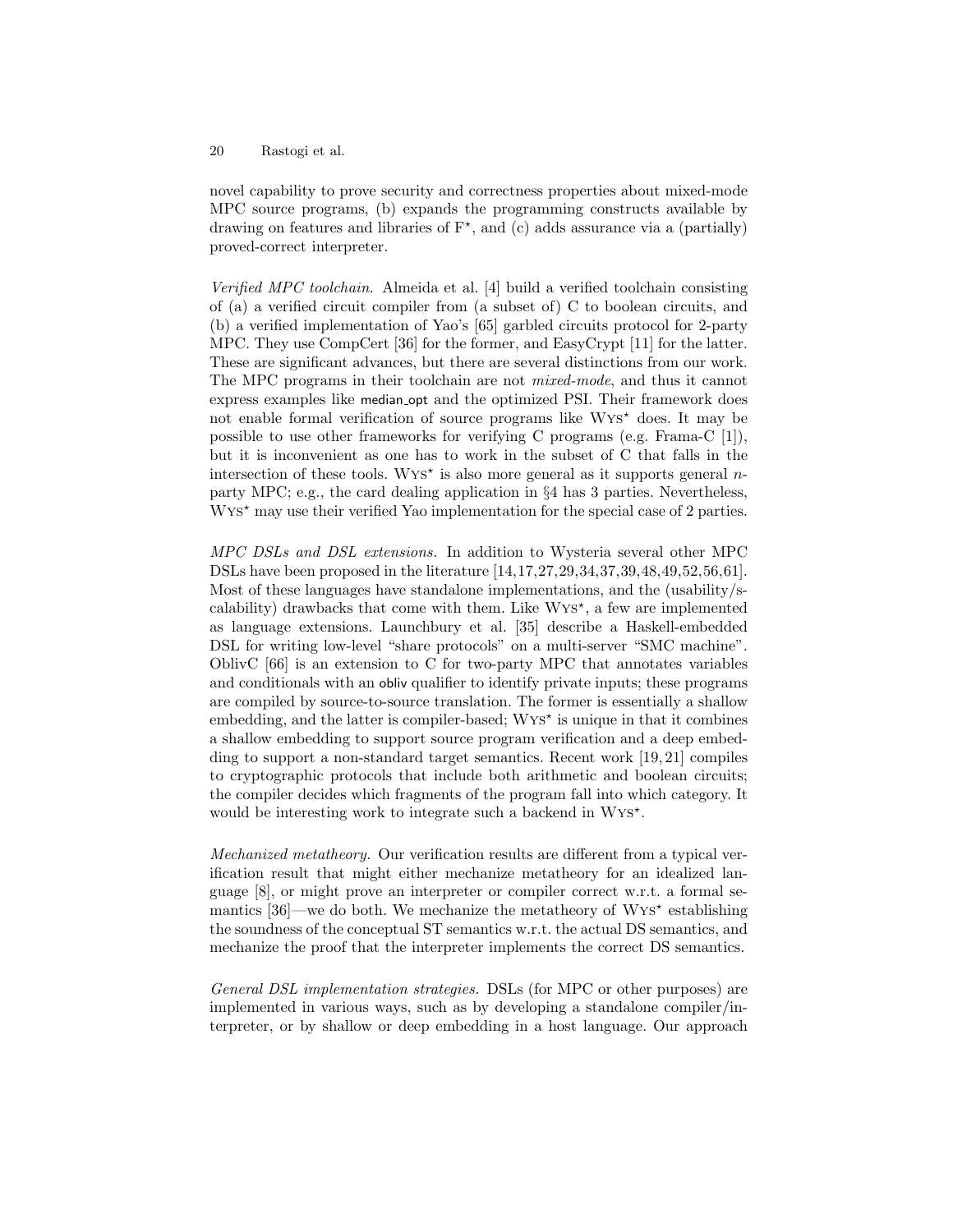bears relation to the approach taken in LINQ [42], which embeds a query language in normal  $C#$  programs, and implements these programs by extracting the query syntax tree and passing it to a provider to implement for a particular backend. Other researchers have embedded DSLs in verification-oriented host languages (e.g., Bedrock [13] in Coq [60]) to permit formal proofs of DSL programs. Low? [51] is a shallow embedding of a small, sequential, well-behaved subset of C in  $F^*$  that extracts to C using a  $F^*$ -to-C compiler. Low<sup>\*</sup> has been used to verify and implement several cryptographic constructions. Fromherz et al. [25] present a deep embedding of a subset of  $x64$  assembly in  $F^*$  that allows efficient verification of assembly and its interoperation with C code generated from Low<sup>\*</sup>. They design (and verify) a custom VC generator for the deeply embedded DSL, that allows for the proofs of assembly crypto routines to scale.

# 6 Conclusions

This paper has presented Wys<sup>\*</sup>, the first DSL to enable formal verification of efficient source MPC programs as written in a full-featured host programming language,  $F^*$ . The paper presented examples such as joint median, card dealing, and PSI, and showed how the DSL enables their correctness and security proofs. Wys? implementation, examples, and proofs are publicly available on Github.

Acknowledgments We would like to thank the anonymous reviewers, Catalin Hrit<sub>cu</sub>, and Matthew Hammer for helpful comments on drafts of this paper. This research was funded in part by the U.S. National Science Foundation under grants CNS-1563722, CNS-1314857, and CNS-1111599.

## References

- 1. Frama-c. https://frama-c.com/
- 2. Z3 theorem prover. z3.codeplex.com
- 3. Aggarwal, G., Mishra, N., Pinkas, B.: Secure computation of the kth-ranked element. In: Cachin, C., Camenisch, J.L. (eds.) Advances in Cryptology - EURO-CRYPT 2004 (2004)
- 4. Almeida, J.B., Barbosa, M., Barthe, G., Dupressoir, F., Grégoire, B., Laporte, V., Pereira, V.: A fast and verified software stack for secure function evaluation. In: Proceedings of the 2017 ACM SIGSAC Conference on Computer and Communications Security. CCS '17 (2017)
- 5. Almeida, J.B., Barbosa, M., Barthe, G., Davy, G., Dupressoir, F., Grégoire, B., Strub, P.Y.: Verified implementations for secure and verifiable computation (2014)
- 6. Araki, T., Barak, A., Furukawa, J., Keller, M., Lindell, Y., Ohara, K., Tsuchida, H.: Generalizing the spdz compiler for other protocols. In: Proceedings of the 2018 ACM SIGSAC Conference on Computer and Communications Security. CCS '18 (2018)
- 7. Atkey, R.: Parameterised notions of computation. Journal of Functional Programming 19, 335–376 (2009). https://doi.org/10.1017/S095679680900728X, http:// journals.cambridge.org/article\_S095679680900728X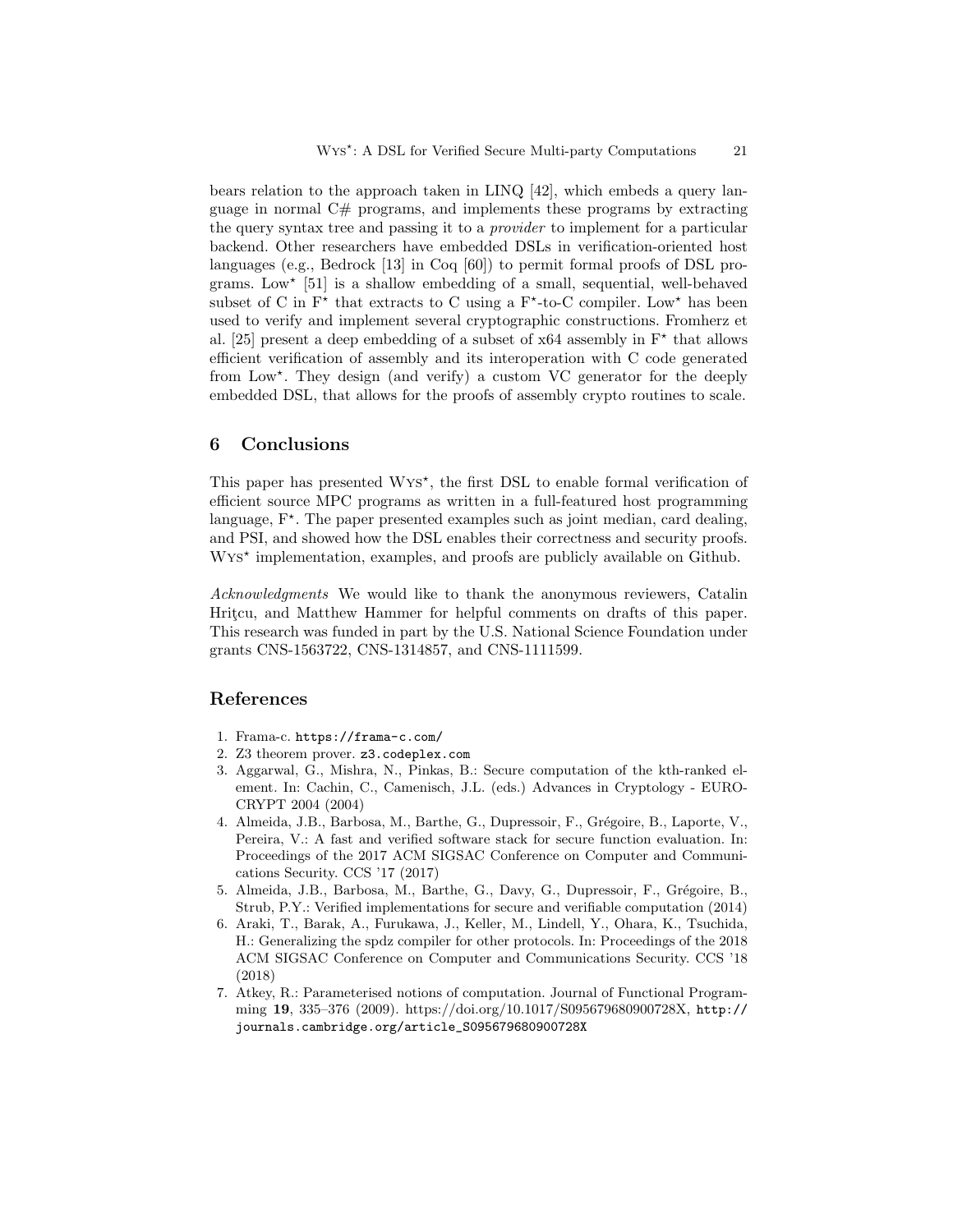- 22 Rastogi et al.
- 8. Aydemir, B.E., Bohannon, A., Fairbairn, M., Foster, J.N., Pierce, B.C., Sewell, P., Vytiniotis, D., Washburn, G., Weirich, S., Zdancewic, S.: Mechanized metatheory for the masses: The poplmark challenge. In: Proceedings of the 18th International Conference on Theorem Proving in Higher Order Logics. pp. 50–65. TPHOLs'05, Springer-Verlag, Berlin, Heidelberg (2005)
- 9. Backes, M., Maffei, M., Mohammadi, E.: Computationally Sound Abstraction and Verification of Secure Multi-Party Computations. In: IARCS Annual Conference on Foundations of Software Technology and Theoretical Computer Science (FSTTCS 2010) (2010)
- 10. Barthe, G., Fournet, C., Grégoire, B., Strub, P., Swamy, N., Béguelin, S.Z.: Probabilistic relational verification for cryptographic implementations. In: The 41st Annual ACM SIGPLAN-SIGACT Symposium on Principles of Programming Languages, POPL '14, San Diego, CA, USA, January 20-21, 2014. pp. 193–206 (2014). https://doi.org/10.1145/2535838.2535847, http://doi.acm.org/10.1145/ 2535838.2535847
- 11. Barthe, G., Grégoire, B., Heraud, S., Béguelin, S.Z.: Computer-aided security proofs for the working cryptographer. In: Proceedings of the 31st Annual Conference on Advances in Cryptology. CRYPTO'11 (2011)
- 12. Beaver, D., Micali, S., Rogaway, P.: The round complexity of secure protocols. In: STOC (1990)
- 13. Bedrock, a coq library for verified low-level programming. http://plv.csail.mit. edu/bedrock/
- 14. Ben-David, A., Nisan, N., Pinkas, B.: FairplayMP: a system for secure multi-party computation. In: CCS (2008)
- 15. Bhargavan, K., Fournet, C., Kohlweiss, M., Pironti, A., Strub, P.Y.: Implementing TLS with verified cryptographic security. In: IEEE Symposium on Security & Privacy (Oakland). pp. 445–462 (2013), http://www.ieee-security.org/TC/ SP2013/papers/4977a445.pdf
- 16. Bogdanov, D., Jõemets, M., Siim, S., Vaht, M.: How the estonian tax and customs board evaluated a tax fraud detection system based on secure multi-party computation. In: Financial Cryptography and Data Security. Springer Berlin Heidelberg (2015)
- 17. Bogdanov, D., Laur, S., Willemson, J.: Sharemind: A framework for fast privacypreserving computations. In: Computer Security - ESORICS 2008 (2008)
- 18. Bogetoft, P., Christensen, D.L., Damgård, I., Geisler, M., Jakobsen, T., Krøigaard, M., Nielsen, J.D., Nielsen, J.B., Nielsen, K., Pagter, J., Schwartzbach, M., Toft, T.: Financial cryptography and data security. chap. Secure Multiparty Computation Goes Live (2009)
- 19. B¨uscher, N., Demmler, D., Katzenbeisser, S., Kretzmer, D., Schneider, T.: Hycc: Compilation of hybrid protocols for practical secure computation. In: Proceedings of the 2018 ACM SIGSAC Conference on Computer and Communications Security. CCS '18 (2018)
- 20. Canetti, R.: Security and composition of multiparty cryptographic protocols. J. Cryptol. 13(1), 143–202 (Jan 2000). https://doi.org/10.1007/s001459910006, http://dx.doi.org/10.1007/s001459910006
- 21. Chandran, N., Gupta, D., Rastogi, A., Sharma, R., Tripathi, S.: Ezpc: Programmable, efficient, and scalable secure two-party computation for machine learning. Cryptology ePrint Archive, Report 2017/1109 (2017), https://eprint.iacr. org/2017/1109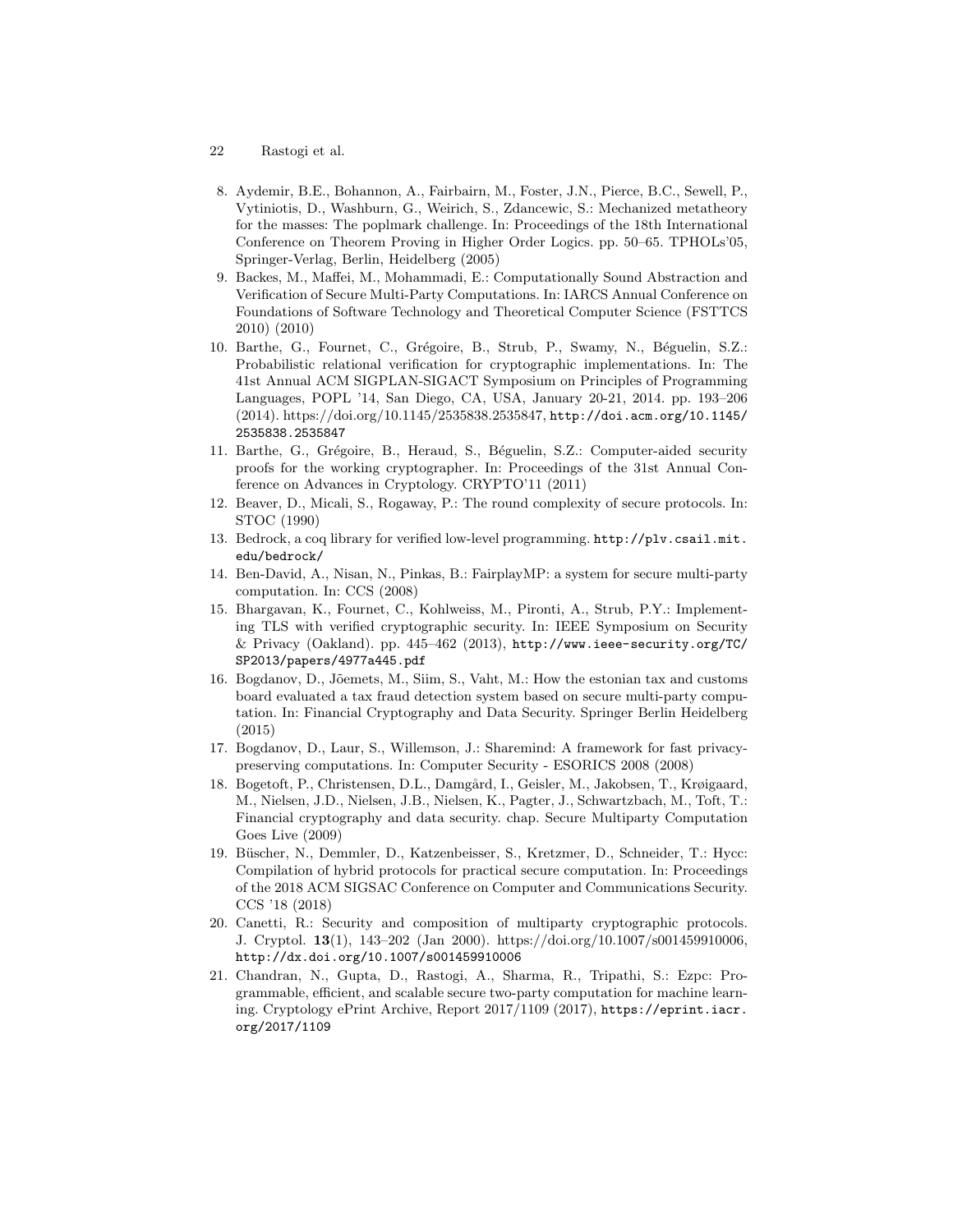- 22. Choi, S.G., Hwang, K.W., Katz, J., Malkin, T., Rubenstein, D.: Secure multi-party computation of boolean circuits with applications to privacy in on-line marketplaces (2011), http://eprint.iacr.org/
- 23. Crockett, E., Peikert, C., Sharp, C.: Alchemy: A language and compiler for homomorphic encryption made easy. In: Proceedings of the 2018 ACM SIGSAC Conference on Computer and Communications Security. CCS '18 (2018)
- 24. Felleisen, M., Hieb, R.: The revised report on the syntactic theories of sequential control and state. Theoretical computer science 103(2), 235–271 (1992)
- 25. Fromherz, A., Giannarakis, N., Hawblitzel, C., Parno, B., Rastogi, A., Swamy, N.: A verified, efficient embedding of a verifiable assembly language. In: 46th ACM SIGPLAN Symposium on Principles of Programming Languages. POPL'19 (2019)
- 26. Goldreich, O., Micali, S., Wigderson, A.: How to play ANY mental game. In: STOC (1987)
- 27. Holzer, A., Franz, M., Katzenbeisser, S., Veith, H.: Secure two-party computations in ANSI C. In: CCS (2012)
- 28. Huang, Y., Evans, D., Katz, J.: Private set intersection: Are garbled circuits better than custom protocols? In: NDSS (2012)
- 29. Huang, Y., Evans, D., Katz, J., Malka, L.: Faster secure two-party computation using garbled circuits. In: USENIX (2011)
- 30. Juvekar, C., Vaikuntanathan, V., Chandrakasani, A.: GAZELLE: A low latency framework for secure neural network inference. In: USENIX Security 18 (2018)
- 31. Kamm, L.: Privacy-preserving statistical analysis using secure multi-party computation. Ph.D. thesis, University of Tartu (2015)
- 32. Kerschbaum, F.: Automatically optimizing secure computation. In: CCS (2011)
- 33. Kerschbaum, F., Schroepfer, A., Zilli, A., Pibernik, R., Catrina, O., de Hoogh, S., Schoenmakers, B., Cimato, S., Damiani, E.: Secure collaborative supply-chain management. Computer (2011)
- 34. Laud, P., Randmets, J.: A domain-specific language for low-level secure multiparty computation protocols. In: Proceedings of the 22Nd ACM SIGSAC Conference on Computer and Communications Security. CCS '15
- 35. Launchbury, J., Diatchki, I.S., DuBuisson, T., Adams-Moran, A.: Efficient lookuptable protocol in secure multiparty computation. In: ICFP (2012)
- 36. Leroy, X.: Formal verification of a realistic compiler. Commun. ACM (2009)
- 37. Liu, C., Huang, Y., Shi, E., Katz, J., Hicks, M.: Automating efficient ram-model secure computation. In: IEEE Symposium on Security and Privacy (Oakland) (2014)
- 38. Liu, J., Juuti, M., Lu, Y., Asokan, N.: Oblivious neural network predictions via minionn transformations. In: Proceedings of the 2017 ACM SIGSAC Conference on Computer and Communications Security. CCS '17 (2017)
- 39. Malka, L.: Vmcrypt: modular software architecture for scalable secure computation. In: CCS (2011)
- 40. Malkhi, D., Nisan, N., Pinkas, B., Sella, Y.: Fairplay: a secure two-party computation system. In: USENIX Security (2004)
- 41. Mardziel, P., Hicks, M., Katz, J., Hammer, M., Rastogi, A., Srivatsa, M.: Knowledge inference for optimizing and enforcing secure computations. In: Proceedings of the Annual Meeting of the US/UK International Technology Alliance (2013)
- 42. Meijer, E., Beckman, B., Bierman, G.: Linq: Reconciling object, relations and xml in the .net framework. In: Proceedings of the 2006 ACM SIGMOD International Conference on Management of Data. pp. 706–706. SIGMOD '06, ACM, New York, NY, USA (2006). https://doi.org/10.1145/1142473.1142552, http://doi.acm.org/10.1145/1142473.1142552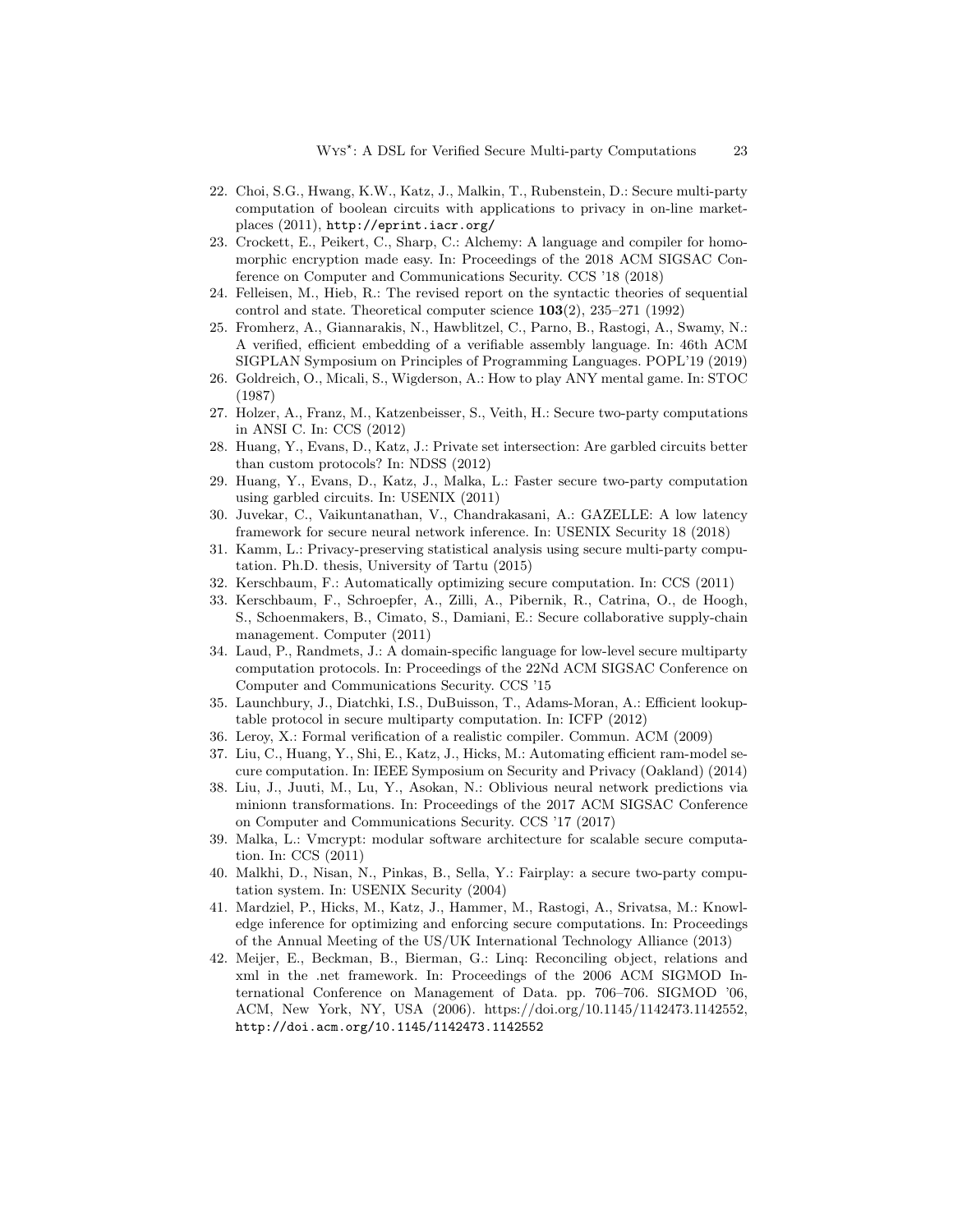- 24 Rastogi et al.
- 43. Moggi, E.: Notions of computation and monads. Inf. Comput. 93(1), 55–92 (Jul 1991). https://doi.org/10.1016/0890-5401(91)90052-4, http://dx.doi.org/ 10.1016/0890-5401(91)90052-4
- 44. Mohassel, P., Zhang, Y.: Secureml: A system for scalable privacy-preserving machine learning. In: IEEE S&P (2017)
- 45. Mood, B., Gupta, D., Carter, H., Butler, K.R.B., Traynor, P.: Frigate: A validated, extensible, and efficient compiler and interpreter for secure computation. In: IEEE EuroS&P (2016)
- 46. Nanevski, A., Morrisett, G., Shinnar, A., Govereau, P., Birkedal, L.: Ynot: dependent types for imperative programs. In: Proceeding of the 13th ACM SIGPLAN international conference on Functional programming, ICFP (2008)
- 47. Nanevski, A., Morrisett, J.G., Birkedal, L.: Hoare type theory, polymorphism and separation. J. Funct. Program. 18(5-6), 865–911 (2008), http://ynot.cs. harvard.edu/papers/jfpsep07.pdf
- 48. Nielsen, J.D.: Languages for Secure Multiparty Computation and Towards Strongly Typed Macros. Ph.D. thesis (2009)
- 49. Nielsen, J.D., Schwartzbach, M.I.: A domain-specific programming language for secure multiparty computation. In: PLAS (2007)
- 50. PolarSSL verification kit. http://trust-in-soft.com/ polarssl-verification-kit/ (2015)
- 51. Protzenko, J., Zinzindohou´e, J.K., Rastogi, A., Ramananandro, T., Wang, P., Zanella-Béguelin, S., Delignat-Lavaud, A., Hritçu, C., Bhargavan, K., Fournet, C., Swamy, N.: Verified Low-level Programming Embedded in F\* (ICFP) (2017)
- 52. Rastogi, A., Hammer, M.A., Hicks, M.: Wysteria: A programming language for generic, mixed-mode multiparty computations. In: Proceedings of the 2014 IEEE Symposium on Security and Privacy (2014)
- 53. Rastogi, A., Mardziel, P., Hammer, M., Hicks, M.: Knowledge inference for optimizing secure multi-party computation. In: PLAS (2013)
- 54. Rastogi, A., Swamy, N., Hicks, M.: WYS\*: A DSL for Verified Secure Multi-party Computations (2019), https://arxiv.org/abs/1711.06467
- 55. Sabelfeld, A., Myers, A.C.: A model for delimited information release. In: Software Security - Theories and Systems, Second Mext-NSF-JSPS International Symposium, ISSS 2003, Tokyo, Japan, November 4-6, 2003, Revised Papers (2003)
- 56. Schropfer, A., Kerschbaum, F., Muller, G.: L1 an intermediate language for mixed-protocol secure computation. In: COMPSAC (2011)
- 57. Shamir, A.: How to share a secret. Communications of the ACM 22(11), 612–613 (Nov 1979)
- 58. Shamir, A., Rivest, R.L., Adleman, L.M.: Mental poker. Springer (1980)
- 59. Swamy, N., Hritçu, C., Keller, C., Rastogi, A., Delignat-Lavaud, A., Forest, S., Bhargavan, K., Fournet, C., Strub, P.Y., Kohlweiss, M., Zinzindohoue, J.K., Beguelin, S.Z.: Dependent types and multi-monadic effects in F\*. In: POPL (2016)
- 60. The Coq development team: The Coq proof assistant, http://coq.inria.fr
- 61. VIFF, the virtual ideal functionality framework. http://viff.dk/
- 62. Wadler, P.: Monads for functional programming. In: Advanced Functional Programming, First International Spring School on Advanced Functional Programming Techniques-Tutorial Text. pp. 24–52. Springer-Verlag, Berlin, Heidelberg (1995), http://dl.acm.org/citation.cfm?id=647698.734146
- 63. Yang, J., Hawblitzel, C.: Safe to the last instruction: Automated verification of a type-safe operating system. In: Proceedings of the 31st ACM SIGPLAN Conference on Programming Language Design and Implementation. PLDI '10 (2010)